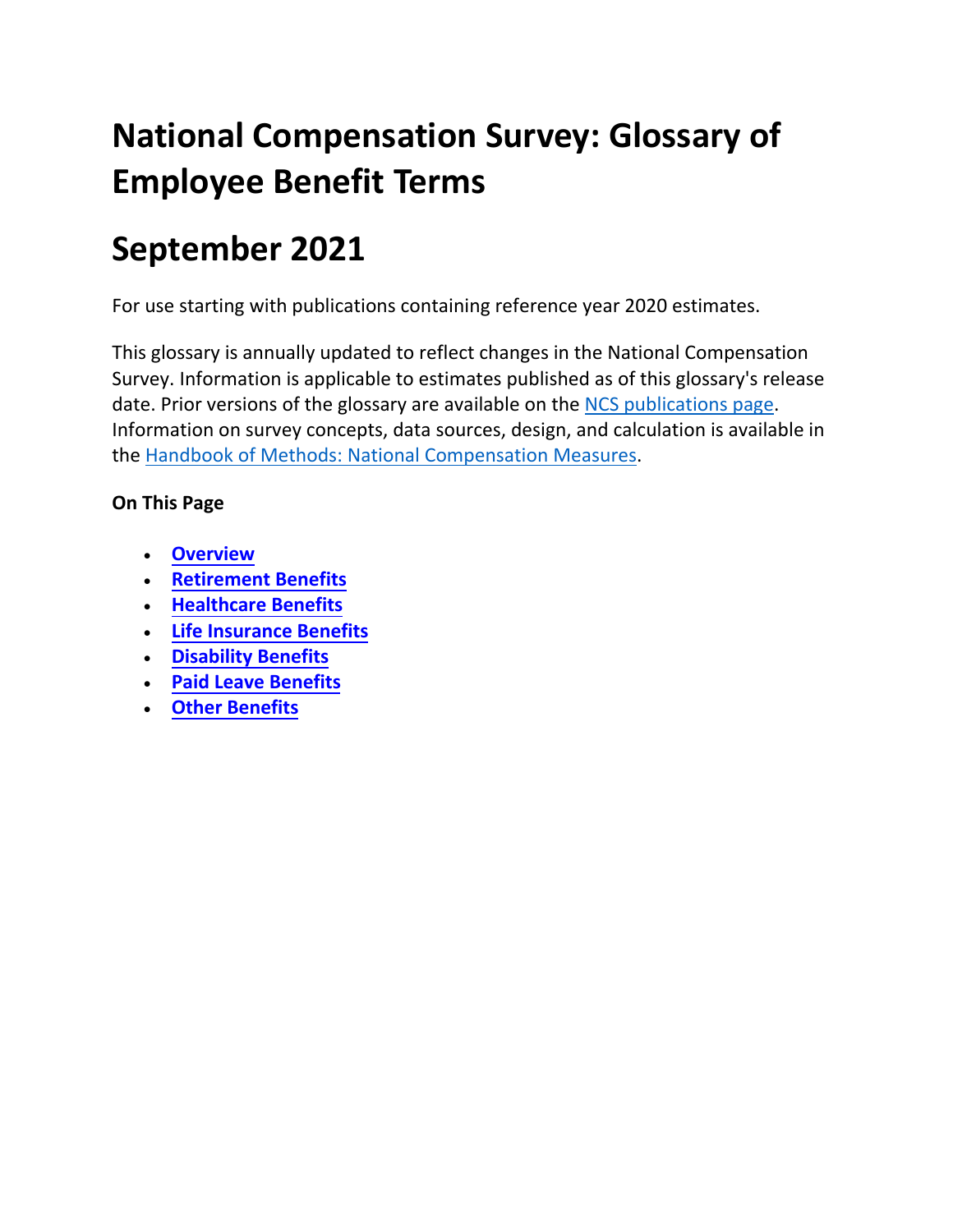# <span id="page-1-0"></span>**Overview**

The definitions of major plans, key provisions, and related terms presented in this glossary are those used by the U.S Bureau of Labor Statistics (BLS), National Compensation Survey (NCS) program when conducting its survey of employee benefits. Under the NCS program, information on the incidence and provision of benefits is published in several stages and available on the [NCS – Benefits website.](http://www.bls.gov/ncs/ebs)

Estimates on the incidence (access to and participation in) and key provisions of employer-sponsored benefits for retirement, healthcare, life insurance, paid leave, disability, and other benefits are published annually, with a March reference period. Incidence and provisions estimates are published for private industry workers, state and local government workers, and civilian workers (private industry workers and state and local government workers combined).

Estimates on detailed provisions of health and retirement benefits are also published annually, with a calendar year reference period. Detailed provisions estimates are published for private industry workers and state and local government workers.

Note: Access to employee benefit programs and participation in those programs, as these concepts are used in the National Compensation Survey, are defined as follows:

- **Access to a benefit plan:** Employees are considered to have access to a benefit plan if it is available for their use. For example, if an employee is permitted to participate in a medical care plan offered by the employer, but the employee declines to do so, he or she is placed in a category with those having access to medical care.
- **Participation in a benefit plan:** Employees in contributory plans are considered participants in an insurance or retirement plan if they have paid required contributions and fulfilled any applicable service requirements. Employees in noncontributory plans are counted as participating regardless of whether they have fulfilled the service requirements. Note that the term "incidence" can refer to either rates of access or rates of participation in a benefit plan.
- **Take-up rate:** The percentage of workers with access to a plan who participate in the plan.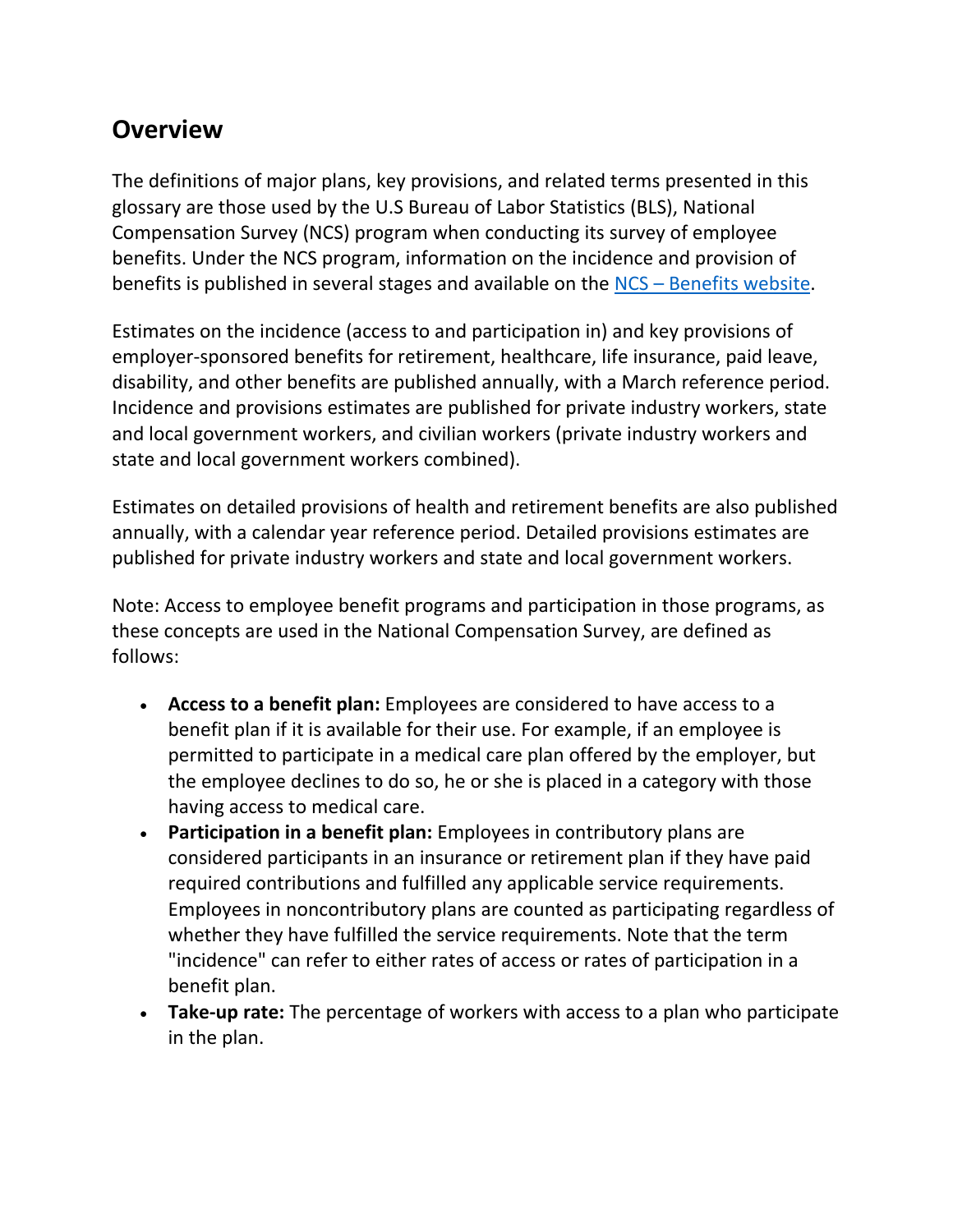# <span id="page-2-0"></span>**Retirement Benefits**

Retirement plans are classified as defined benefit or defined contribution plans.

# **Defined benefit plans**

Defined benefit pension plans provide employees with guaranteed retirement benefits based on benefit formulas. An employee's retirement age, length of service, and preretirement earnings may affect the benefits received. Definitions, key provisions, and related terms follow.

# **Traditional defined benefit formulas**

Traditional defined benefit plans provide a stipulated dollar amount at retirement or through a specified formula that includes factors such as career earnings, age, and years of service to provide a known dollar amount benefit.

*Percent of terminal earnings.* Benefits are based on a percentage of average earnings during a specified number of years at the end of a worker's career (or when earnings are highest), multiplied by the number of years of service recognized by the plan.

*Percent of career earnings.* Benefits are based on a percentage of an average of career earnings for every year of service recognized by the plan.

*Dollar amount.* Benefits are based on a dollar amount per month for each year of service recognized by the plan.

*Percent of employer contribution.* Benefits are based on employer and, occasionally, employee contributions. Benefits equal a percentage of total contributions.

# **Nontraditional defined benefit formulas**

Nontraditional defined benefit plans are newer plan types that include cash balance plans and pension equity plans.

*Cash balance plans.* For each year worked, employees are credited with a specified contribution and a rate of interest on that contribution, which together will provide a lump sum at retirement. The lump sum may also be converted to an annuity.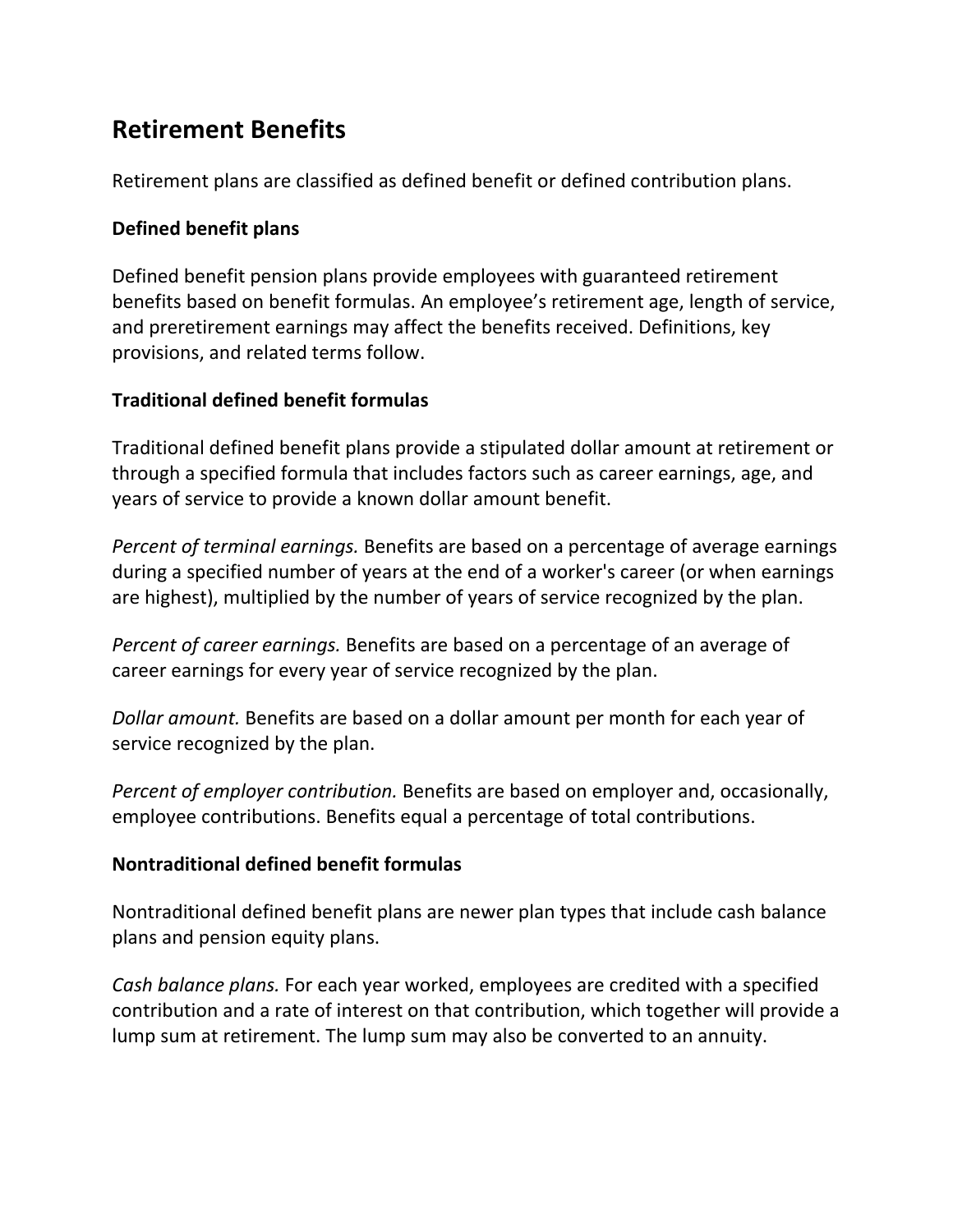*Pension equity plans.* For each year worked, employees are credited with a percentage applied to their final average earnings. Benefits generally are distributed as a lump sum, but may be converted to an annuity.

# **Eligibility requirements**

Age and the period of time an employee is expected to work for the employer (a service requirement) before becoming eligible to enroll in a defined benefit retirement plan. Some plans require employees to satisfy both the age and the service requirements before being able to enroll. An example of a minimum age requirement is 21 years and an example of a minimum service requirement is 12 months.

# **Frozen retirement plans**

Frozen retirement plans are benefit plans that typically are closed to new enrollees and limit future benefit accruals for some or all active plan participants. Some may no longer allow participants to accrue additional benefits. Others may change the plan's prospective benefit formula in such a way as to limit or cease future benefit accruals for some active participants. The length of time is calculated based on the year the plan was modified.

# **Normal retirement**

Normal retirement is the specific age, length of service, or a combination of both, at which point participants may retire and receive all accrued benefits without a reduction or penalty. In most plans, participants must satisfy a minimum service requirement to be vested in the plan. The typical vesting requirement is 5 years of service; these requirements are not included in the service requirements for normal retirement.

*Age and service requirement.* The participants' age and service (in years) must each meet the criteria as specified in the plan, and as long as both conditions are satisfied employees may retire without incurring a reduction in benefits.

*Age plus service requirement.* The sum of participants' age and service (in years) must meet a total minimum number as specified in the plan, such as 80, and as long as the condition is satisfied employees may retire without incurring a reduction in benefits.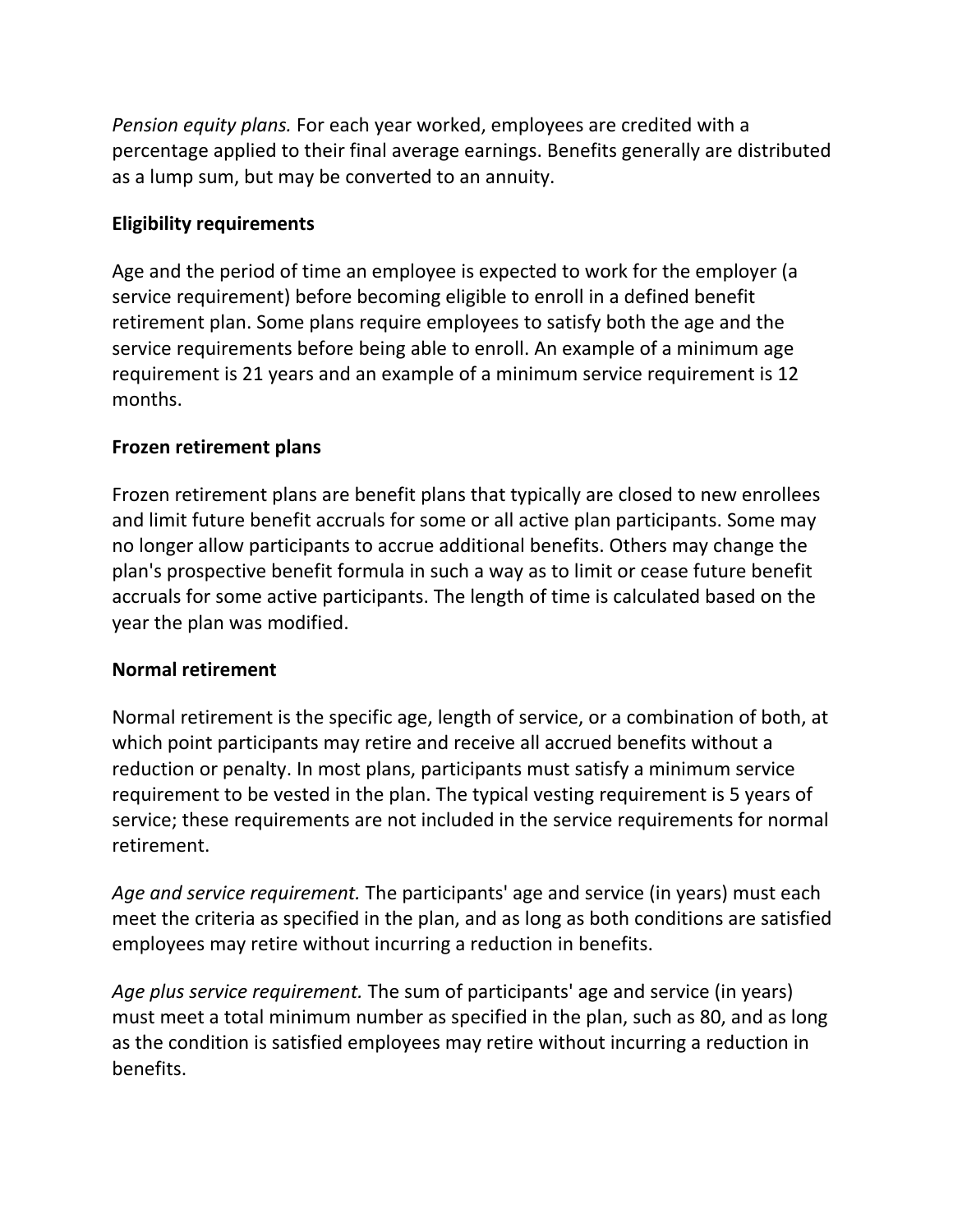# **Early retirement**

Early retirement is the age, length of service, or combination of age and length of service at which plan participants may retire and receive all accrued benefits, minus a reduction or penalty.

*Flat percent per year.* Reduction in the benefit amount for each year by which early retirement precedes normal retirement. In specific cases, flat percent per year reductions may approximate actuarial reductions, such as early retirement at age 55 with a reduction of 6 percent per year between age 55 and the plan's normal retirement age of 62.

*Variable.* Reduction that is held constant within age brackets, but differs among brackets, sometimes in approximation of an actuarial table. For example, benefits may be reduced by 3 percent for each year between age 60 and the plan's normal retirement age, and by 6 percent for each year retirement precedes age 60.

*Actuarial.* Reduction applied to the amount of the normal retirement benefit based on actuarial assumptions, so that on average, the beneficiary receives the total lifetime benefit of equal value regardless of retirement age.

# **Benefit payment methods**

Payments from defined benefit plans may be in the form of a straight-life annuity, a joint-and-survivor annuity, a percentage of the unreduced accrued benefit, or a lump sum.

*Straight-life annuity.* A periodic payment made for the life of the retiree, with no additional payments to survivors.

*Joint-and-survivor annuity.* An immediate annuity for the life of the participant and a survivor annuity for the life of the participant's spouse. The amount of the survivor annuity may not be less than 50 percent, or more than 100 percent, of the amount payable during the time the participant and spouse are both alive. The annuity payable for the life of the participant is lower than that for a straight-life annuity; to account for the increased length of time over which payments will be made, this reduction may be a percentage of the straight-life benefit, such as 10 percent, or may be based on the life expectancy of the participant and spouse (an actuarial reduction).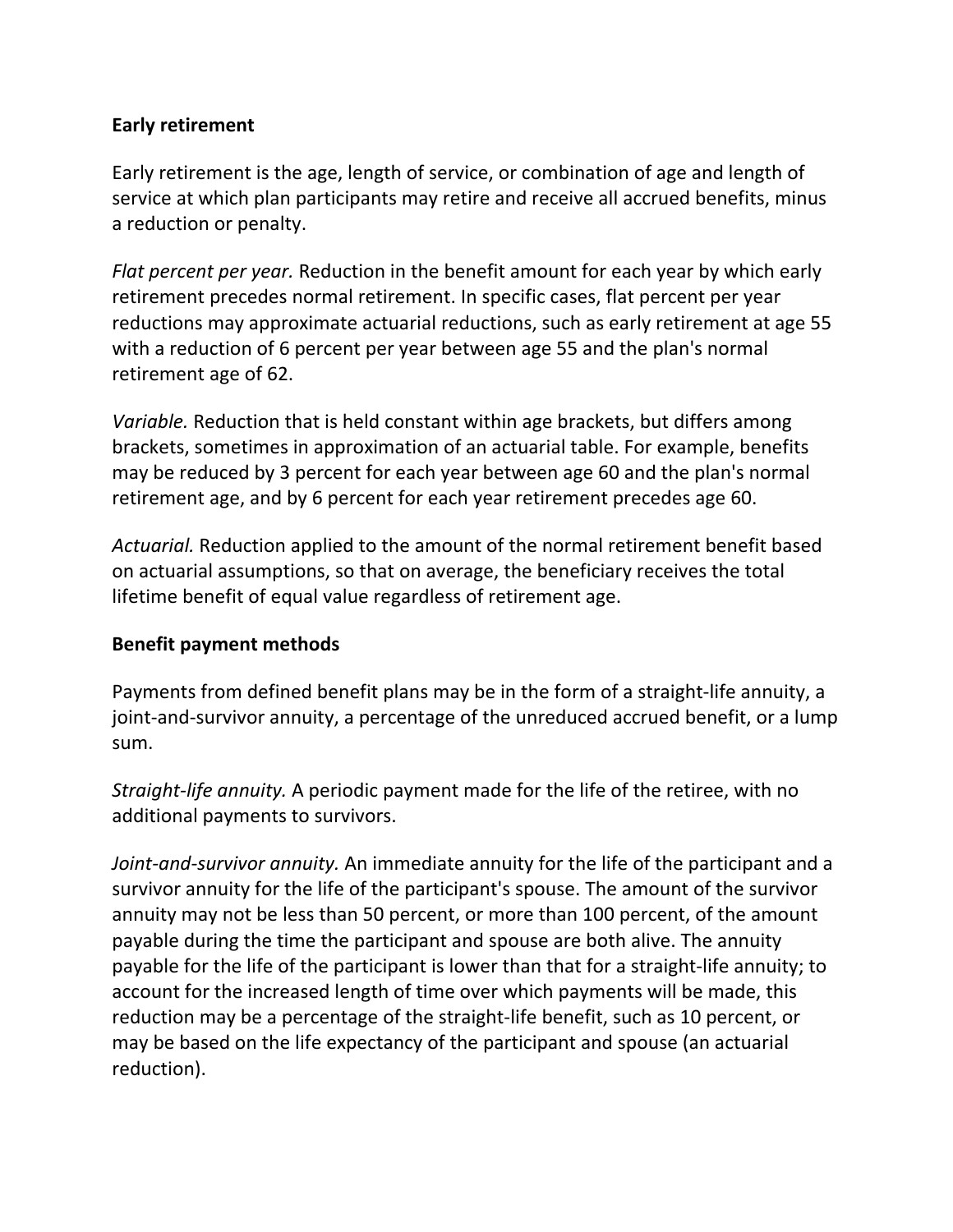*Percentage of unreduced accrued benefit.* Under this method, the participant's pension is not reduced to adjust for survivor benefits. The participant will receive an amount equal to the straight-life annuity, and the spouse will receive a proportion of that amount, often 50 percent, should the participant die.

*Lump-sum payment.* The participant may opt for a full lump sum, with no further benefits received from the plan. If a plan provides for a partial lump-sum payment, the participant receives a reduced annuity as well.

# **Vesting**

Vesting is the period of time a participant must work before earning a nonforfeitable right to retirement benefit. Once the participant is vested, the accrued benefit is retained even if the worker leaves the employer before reaching retirement age.

*Immediate full vesting.* An employee is 100 percent vested immediately upon enrollment in the plan.

*Cliff vesting.* No vesting occurs until an employee satisfies the service requirements for 100 percent vesting, such as 5 years.

*Graded vesting.* An employee is entitled to an increasing share of non-forfeitable benefits, determined by the years of service with the employer, until eventually reaching full vesting. An example would be 50 percent vesting after 3 years of service, 75 percent vesting after 4 years of service, and 100 percent vesting after 5 years of service.

# **Integration with Social Security**

Defined benefit plans may integrate retirement benefits with Social Security benefits. Under this approach, the employer's contribution to Social Security Federal Insurance Contributions Act (FICA) taxes is taken into account when plan benefits are computed. Integration may be accomplished by an offset or a step-rate method.

*Offset.* Part of a participant's Social Security benefit is subtracted from the benefit otherwise payable by the plan. The maximum allowable offset is 83.3 percent of the Social Security benefit.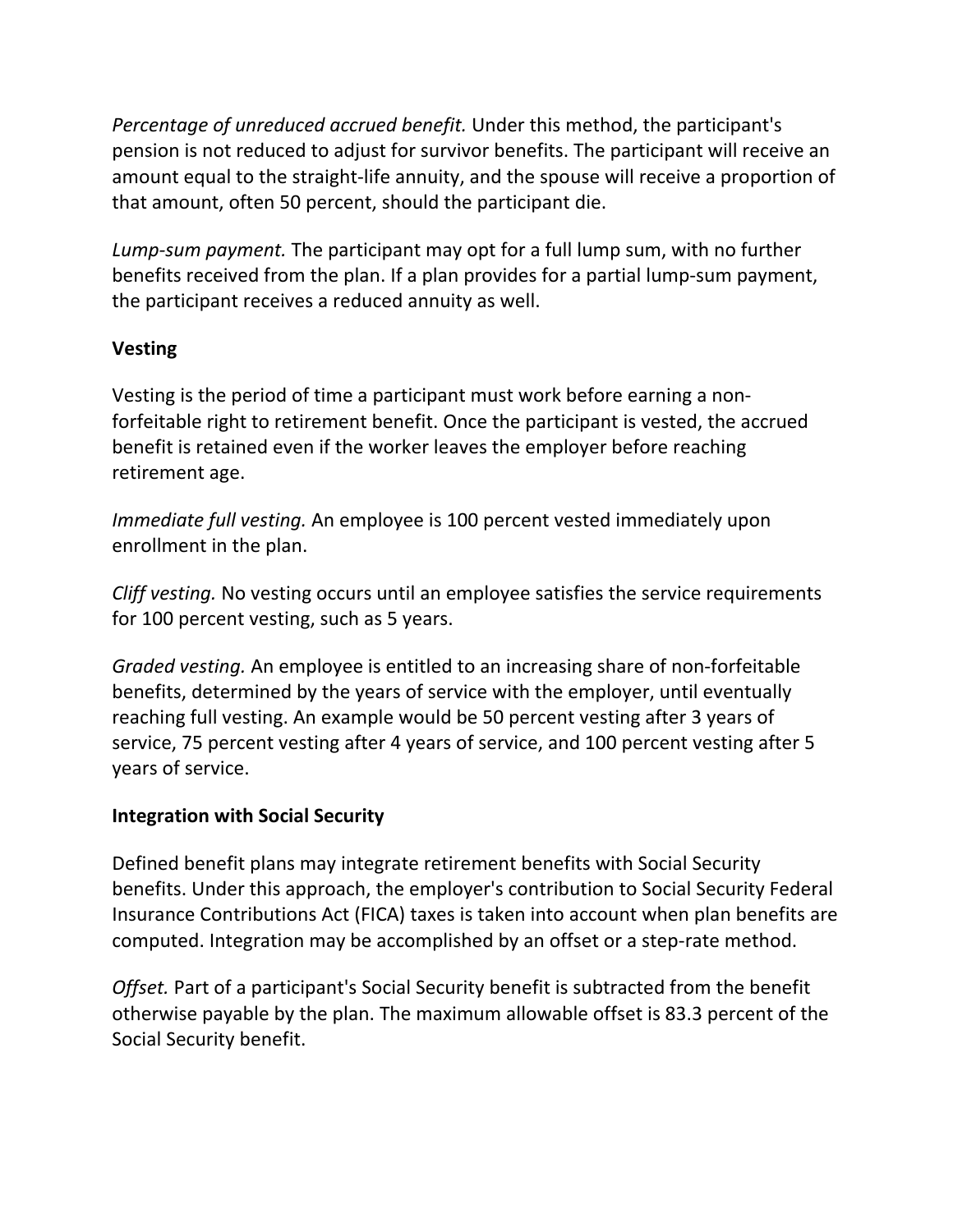*Step rate (or Social Security breakpoint).* Lower benefit rates are applied to earnings up to the specified taxable Social Security wage base (that is, the earnings subject to FICA tax); higher benefit rates are applied to earnings above the wage base.

# **Portability**

Portability is a participant's ability to maintain and transfer accumulated pension benefits when changing jobs. Portability provisions in defined benefit plans generally cover portability of assets, portability of credited service, or both.

*Portability of assets.* Participants can withdraw their accumulated pension benefits or transfer them to another retirement arrangement.

*Portability of credited service.* Participants are allowed to count the years of service with a previous employer when determining benefits from their current employer.

# **Disability retirement**

Disability retirement is retirement resulting from a totally disabling injury or illness prior to eligibility for early or normal retirement. Plans providing disability retirement benefits may have a service requirement, such as 10 years or longer.

*Immediate disability retirement*. Benefits are available upon the onset of disability or after a waiting period, such as 6 months. Early retirement reductions do not apply to immediate disability benefits; participants' service credits cease to accumulate once immediate disability benefits begin.

*Deferred disability retirement*. Service credits continue to accumulate and payments do not begin until participants are eligible for normal retirement.

# **Preretirement survivor benefits**

In the case of death prior to retirement (or prior to eligibility for retirement benefits), the surviving spouse becomes eligible for an annuity for the rest of his or her life. At the time of death of the participant, the benefits become fully vested. The amount of annuity is based on the benefit the participant would have been eligible for if retirement had occurred on the date of death.

# **Defined contribution plans**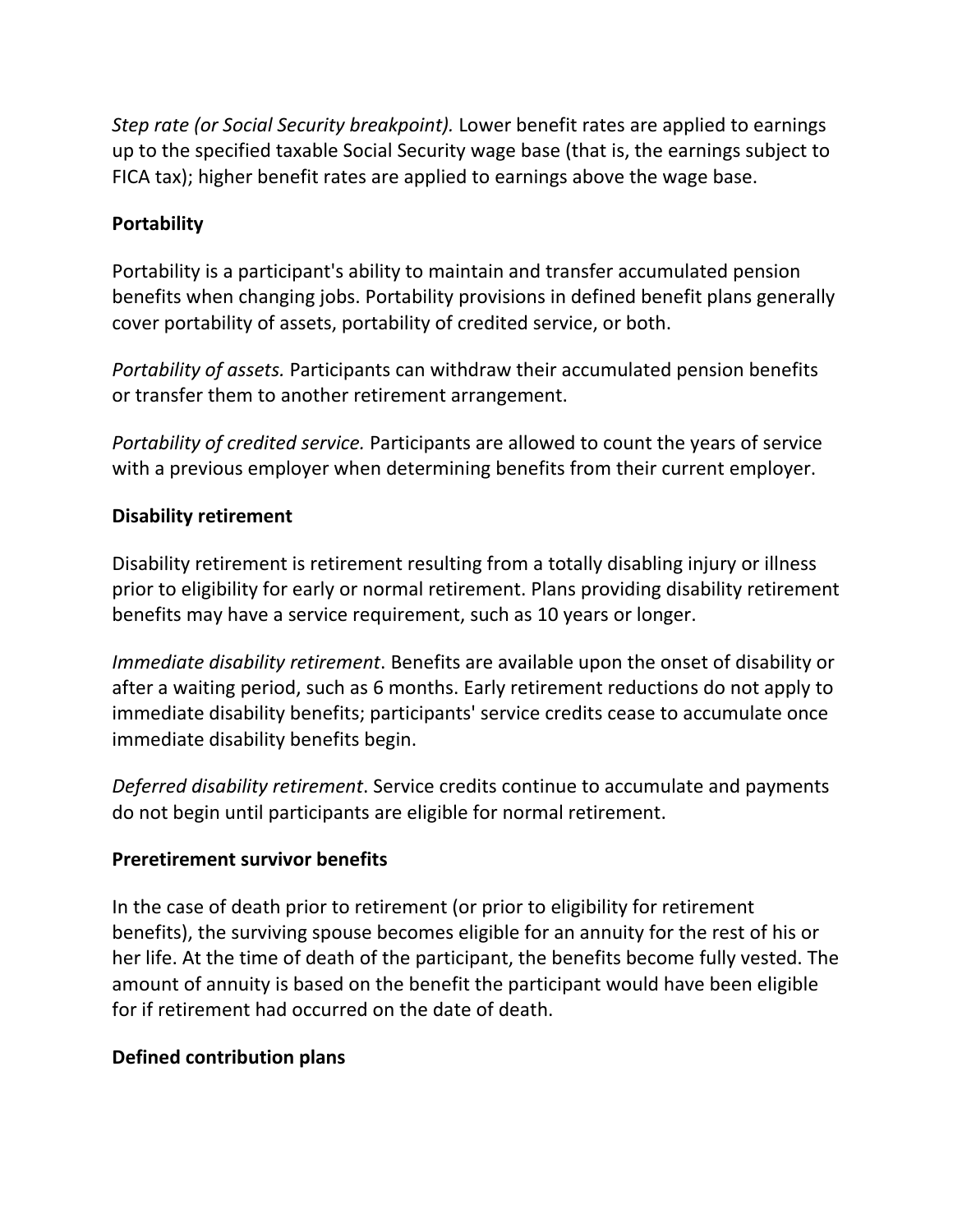Defined contribution plans determine the value of individual accounts on the basis of the amount of money contributed and the rate of return on the money invested. Definitions, key provisions, and related terms follow.

# **Types of plans**

Types of defined contribution plans include savings and thrift plans, money purchase pension plans, deferred profit-sharing plans, employee stock ownership plans, individual retirement accounts (IRA, including traditional and Roth), simplified employee pensions, and savings incentive match plans for employees.

*Savings and thrift plans*. Employees may contribute a predetermined portion of earnings (usually pre-tax) to an individual account. Employers may match a fixed percentage of employee contributions or a percentage that varies by length of service, amount of employee contribution, or other factors. Contributions are invested as directed by the employee or employer. Although usually designed as a long-term savings vehicle, savings and thrift plans may allow withdrawals and loans before retirement.

*Money purchase pension plans*. Fixed employer contributions, typically calculated as a percentage of employee earnings, are allocated to individual employee accounts each year. Employers also may make profit-sharing contributions to these plans at their discretion.

*Deferred profit-sharing plans*. The employer contributes a fixed or discretionary amount of company profits to employees' accounts. The employer contribution is based on the profits of the company and may be zero. The contributions may be spread equally among all employees or may be based on the employee salary. Unlike a savings and thrift plan, a deferred profit-sharing plan does not require employees to contribute to their account in order to receive the employer's benefit.

*Employee stock ownership plans (ESOPs)*. The employer pays a designated amount, often borrowed, into a fund that is then invested, primarily in company stock. Any debt incurred in the purchase of the stock is repaid by the company. Stock is then distributed to employees according to a formula. (Available in private industry only.)

*Individual retirement accounts (IRAs)*. An IRA is a retirement savings plan. There are several types of IRAs: traditional IRAs, Roth IRAs, simplified employee pension (SEP) IRAs, and savings incentive match plans for employees (SIMPLE) IRAs.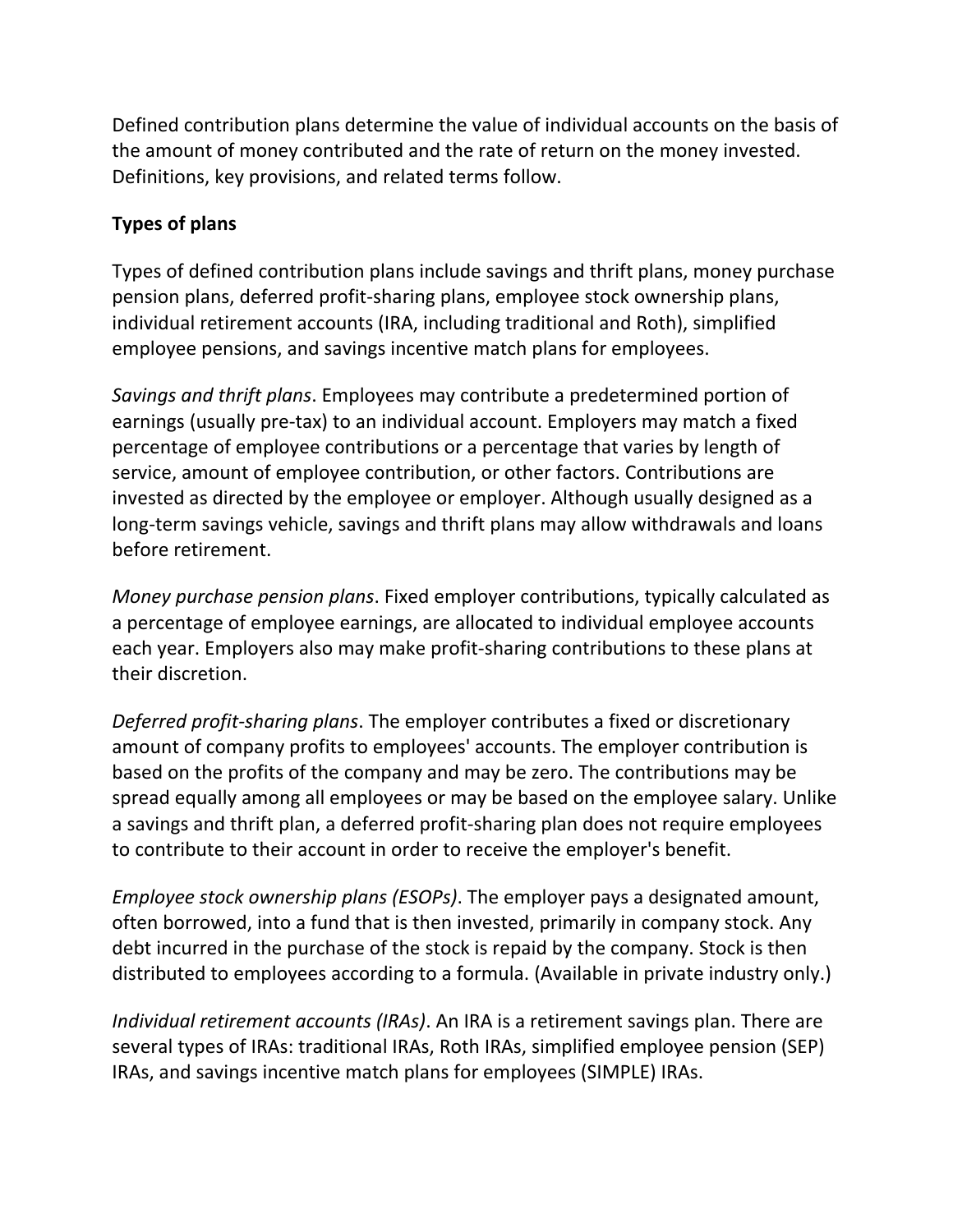Traditional and Roth IRAs are established by individuals who are allowed to contribute earnings up to a set maximum dollar amount. SEPs and SIMPLE are retirement plans established by employers.

*Simplified employee pensions (SEPs)*. An individual retirement account (IRA) is established for each eligible employee. The employee is immediately vested in employer contributions and generally directs the investment of the money.

*Savings incentive match plans for employees (SIMPLE)*. This type of plan is limited to employers with fewer than 100 employees and who also do not have any other qualified retirement plan. SIMPLE can be either part of a 401(k) plan or established as IRAs. Employers must either make matching contributions of up to 3 percent of compensation or make a 2 percent nonelective contribution to all eligible employees. Participants who are 50 years or older may make additional pre-tax employee contributions into a SIMPLE.

# **Methods of contributions**

Methods of contributions can include employee or employer contributions, detailed below.

# **Employee contribution methods**

*Pre-tax contributions*. This type of contribution is a feature of many savings and thrift plans and other defined contribution plans that allow employees to make contributions to deferred compensation plans through salary reduction agreements before federal and state taxes are deducted from pay. Distributions from a plan funded by pre-tax contributions are taxable at distribution.

*Post-tax contributions*. This type of contribution combines features of a Roth IRA plan and a 401(k) or 403(b) plan. Under these plans, employees are allowed to make part or all of their retirement plan contributions after taxes have been deducted, similar to the way a Roth IRA plan works. Post-tax contributions and their earnings are not subject to income tax upon distribution.

*Amounts up to Internal Revenue Code (IRC) limit*. The IRC provides for dollar limitations on benefits and contributions under qualified defined contribution plans. The IRC limit on employee contributions was \$19,500 in 2020, \$19,000 in 2019, and was \$18,500 in 2018. To see a historical list of IRC limits, see the Internal Revenue Service's cost-of-living adjustments for retirement items [PDF.](https://www.irs.gov/pub/irs-tege/cola_table.pdf)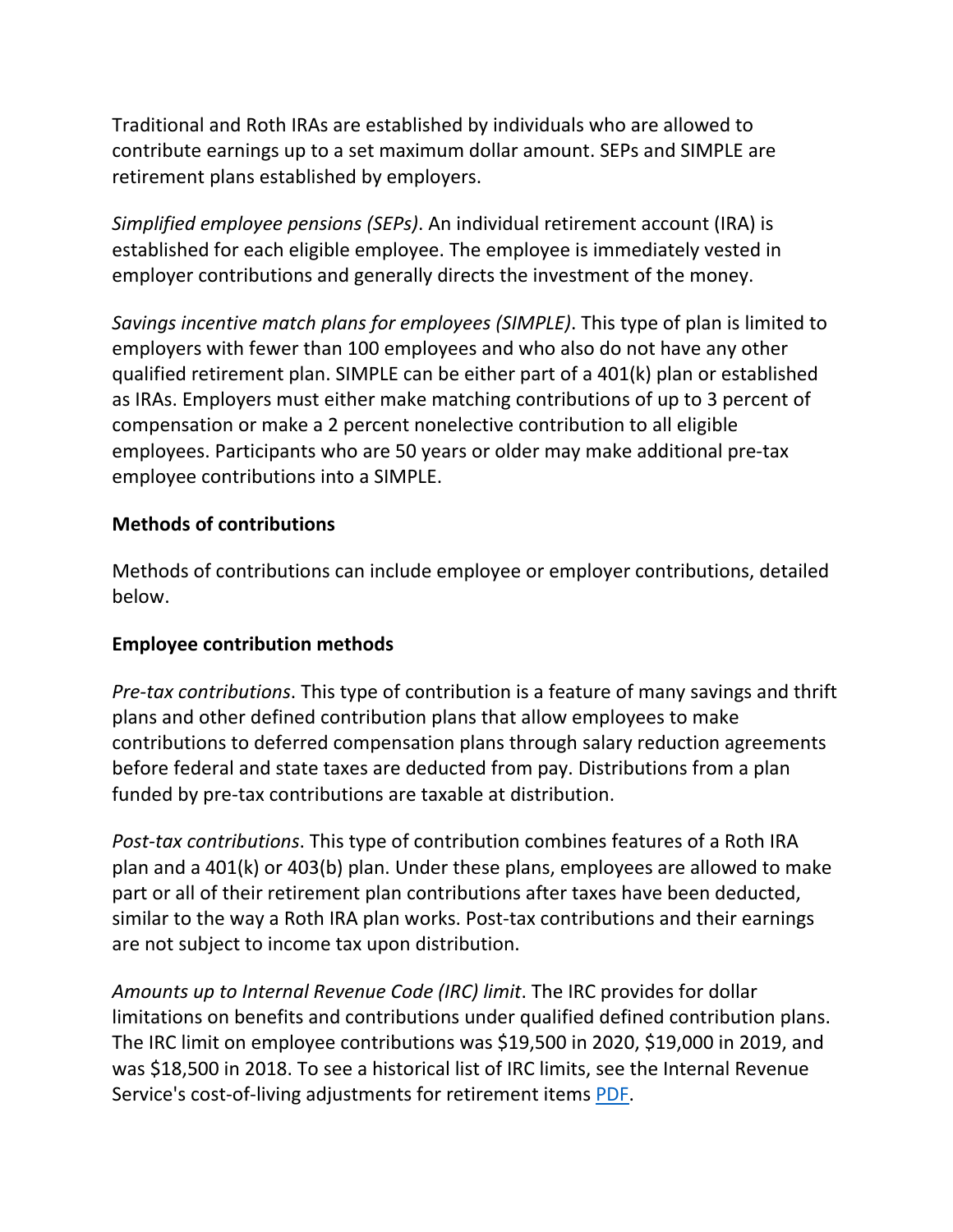# **Employer contribution methods**

Methods employers may use for contributing to defined contribution plans include specified matching percent, fixed percentage of profits formula, and a percentage of employee earnings.

*Specified matching percent*. This feature is common in savings and thrift plans. The employer matches a specified percentage of employee contributions. The matching percentage can vary by length of service, amount of employee contribution, and other factors.

*Fixed percentage of profits formula*. This feature is common in deferred profit sharing plans. The employer contributes a fixed percentage of total annual profits to the plan. For example, no matter what the level of profits, 5 percent is contributed to the plan.

Profits may include those for the entire company or just those in a specific business unit. In a variation of this formula, employers set aside a reserve amount of profits (for example, \$1 million) and pay only a fixed percentage of any profits above this amount into the employees' defined contribution plan.

*Percentage of employee earnings*. The employer contributes a fixed percentage of each employee's earnings to his or her individual account. This feature is common in money purchase pension plans.

# **Automatic enrollment**

Automatic enrollment is a feature of some savings and thrift plans. As soon as eligibility requirements are met, employees become covered under a plan, but have the right to decline coverage at any time. A minimum default employee contribution and default investment vehicles usually are set, but employees may choose to contribute a different percentage and change investments.

*Automatic enrollment provision*. Workers are automatically enrolled in the retirement plan once they meet eligibility requirements unless they explicitly opt out.

*Automatic escalation*. Employee contributions are automatically increased at a predetermined rate over time, raising the contribution rate as a share of earnings. Employees may choose to contribute a different percentage.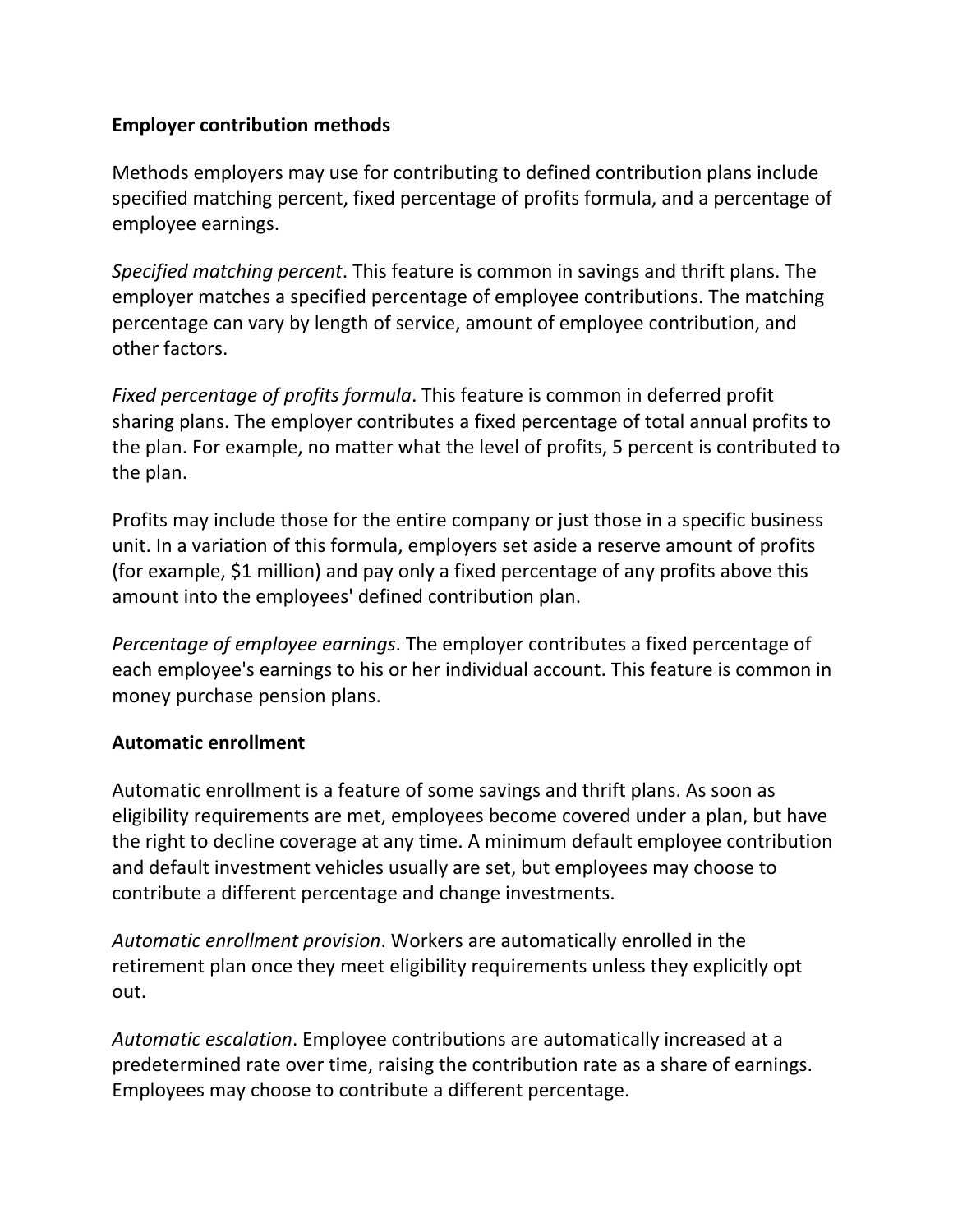*Default contributions*. The plan specifies the initial level of employee contribution. Employees may elect to contribute a percentage of earnings different from the default rate.

*Maximum potential match*. The plan indicates the maximum percentage of employee contributions that are matched by the employer either by employee election or through automatic escalation. Once this maximum is realized the employee may elect to contribute above that limit but employer contributions are capped.

# **Investment choices**

Defined contribution plans either allot or provide choice to investment options, including the following.

*Company stock*. Employees receive equity in the company that sponsors the defined contribution plan.

*Common stock fund*. This is a professionally managed fund invested in the common stock of a variety of companies.

*Fixed-interest securities*. These securities include bonds and other nonfederal instruments that pay a fixed interest rate over a predetermined period.

*Diversified investments*. These are professionally managed funds that are invested in more than one type of equity or debt instrument.

*Money market fund*. This is a professionally managed mutual fund that invests in short-term Treasury bills, certificates of deposit, or corporate bonds. The fund managers sell shares to investors, who receive regular payments of interest.

*Lifecycle fund (or target date fund)*. This is a balanced fund designed to become more conservative as the investor approaches retirement by moving from equity funds to fixed-income mutual funds.

# **Withdrawals, loans and transfers**

Prior to retirement employees may want to use retirement funds for a variety of purposes. The IRS allows and plans may include provisions for accessing these funds. In some cases there are stipulations of the purposes for using the funds.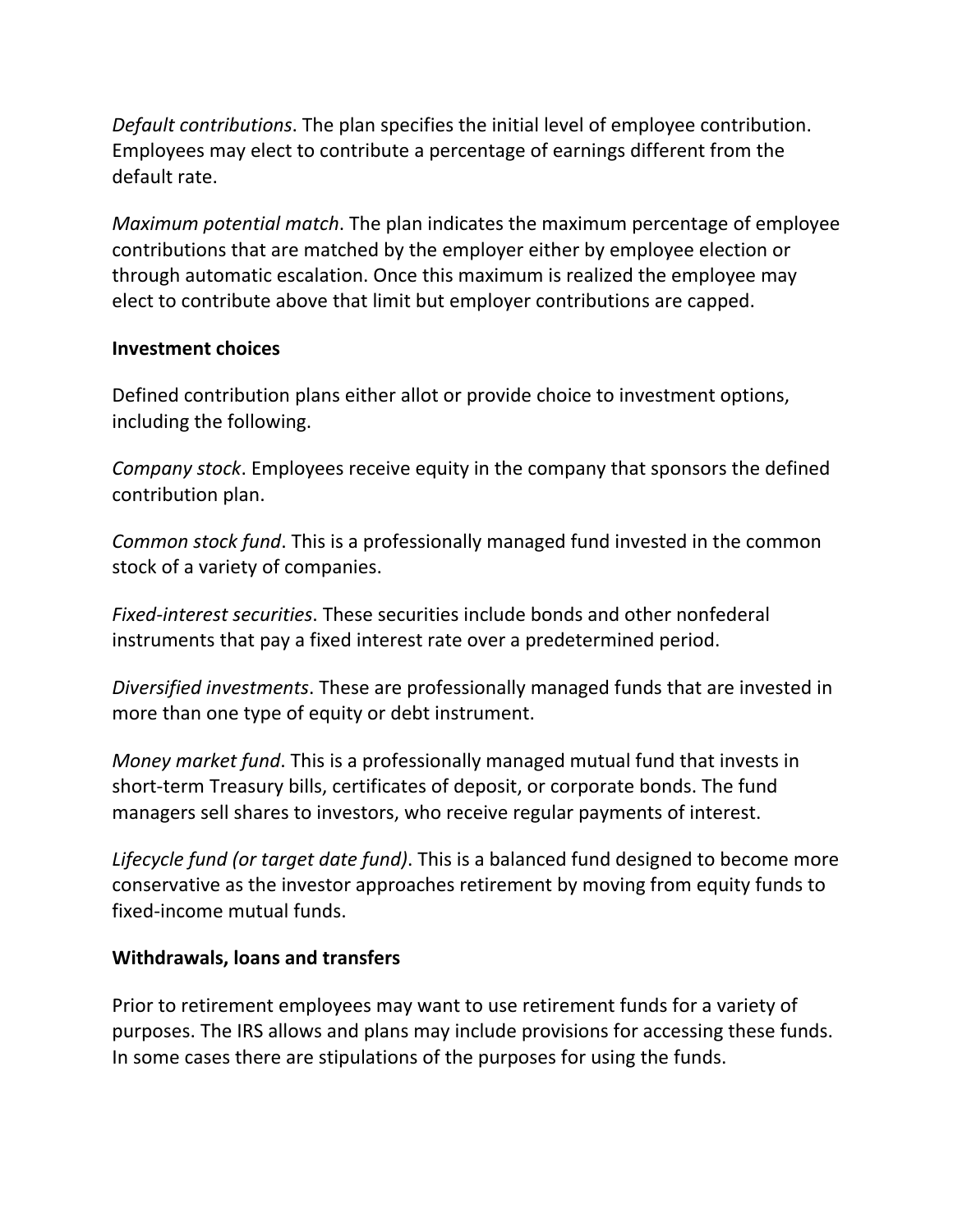<span id="page-11-0"></span>*Withdrawals*. Prior to normal payout (usually at retirement), defined contribution plan participants may be allowed to withdraw all or a portion of the employer funds from their accounts.

*Hardship withdrawals*. Employees usually are not penalized when money is withdrawn as a result of a hardship, often defined as the death or illness of a family member, educational expenses, sudden uninsured losses, or a need to prevent eviction from one's primary residence.

*Loans*. Defined contribution plans may allow participants to borrow employer funds, with interest, from their accounts. Loan amounts often are limited to a portion of the account balance. They usually have to be repaid within 5 years, but longer payment periods may apply for home purchase or renovation loans.

*Transfers or rollovers*. A direct payment of plan benefits from a defined contribution plan into an IRA or another employer's plan. In a direct transfer or rollover, the employee is not taxed on the payment until it is withdrawn or distributed later.

# **Healthcare Benefits**

Healthcare benefits provide preventive and protective medical, dental, vision, or prescription drug coverage to employees and their families. Most employer-provided plans cover the employee and the employee's dependents, including spouse and children.

# **Medical care**

Medical care plans provide services or payments for services rendered in the hospital or by a qualified medical care provider.

# **Fee-for-service plans**

*Consumer-driven health plan (CDHP)*. This type of plan combines a high-deductible health policy that provides protection from catastrophic medical expenses with a tax-favored account that pays routine healthcare expenses such as those for prescription medications and doctors' visits.

*Exclusive provider organization (EPO)*. This type of plan obligates employees to use only the plan's providers in order to receive coverage, in contrast to PPO benefit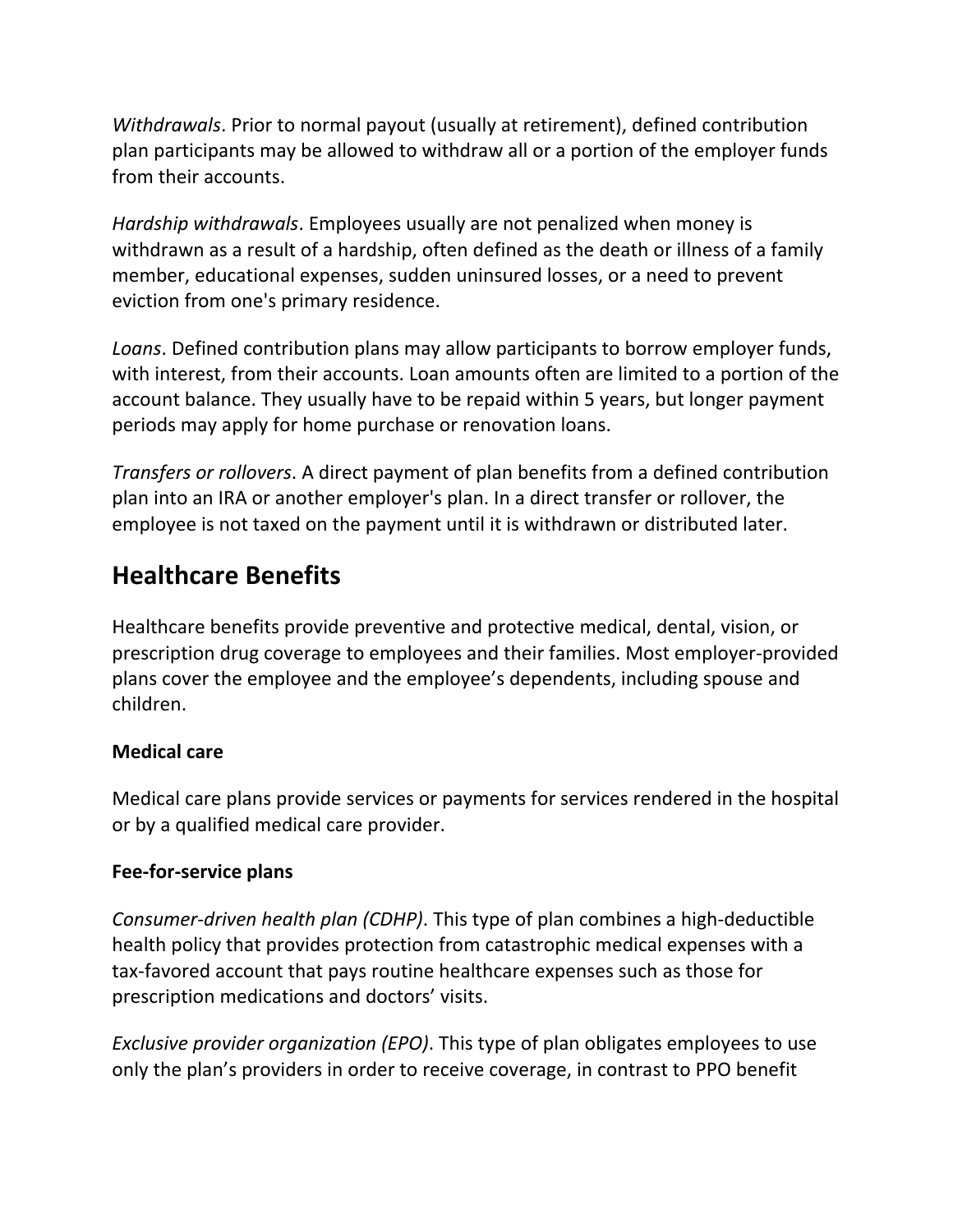plans, which merely offer a financial incentive for enrollees to use the preferred provider.

*High deductible health plan (HDHP)*. This type of plan typically features a higher deductible and lower insurance premiums than those of traditional health plans. The plan includes catastrophic coverage to protect against large medical expenses, but the insured is responsible for routine out-of-pocket expenses up until they meet the plan deductible. For 2018, the Internal Revenue Service (IRS) minimum deductible amount allowed for single coverage HDHP plans is \$1,350; for 2015-17 the amount was \$1,300.

*Point-of-service (POS) plan*. This type of plan provides services through a network of participating healthcare providers. Services received within the network or through select medical facilities generally provide more generous benefits than services received outside the network.

*Preferred provider organization (PPO)*. This type of plan provides coverage through a network of participating healthcare providers. Enrollees may receive services outside the network, but generally at higher costs. The additional costs may be in the form of higher deductibles, higher coinsurance rates, or both, or in the form of nondiscounted charges from providers.

*Traditional fee-for-service plan*. This type of plan finances, but does not deliver, healthcare services; the plan allows participants the choice of any provider, without affecting reimbursement. Employers pay premiums to a private insurance carrier to provide a specific package of health benefits. Some employers may choose to selffund a fee-for-service plan, in which case the employer, as opposed to an insurance company, assumes responsibility for payment of all eligible benefits.

# **Health Maintenance Organizations (HMOs)**

HMOs assume both the financial risks associated with providing comprehensive medical services and the responsibility for delivering healthcare in a particular geographic area, usually in return for a fixed, prepaid fee from members. HMOs emphasize preventive care and cover most types of care in full or subject to a copayment.

*Open-access HMOs*. This type of HMO allows enrollees to receive services from a non-network provider at a higher cost than the enrollee would pay at a network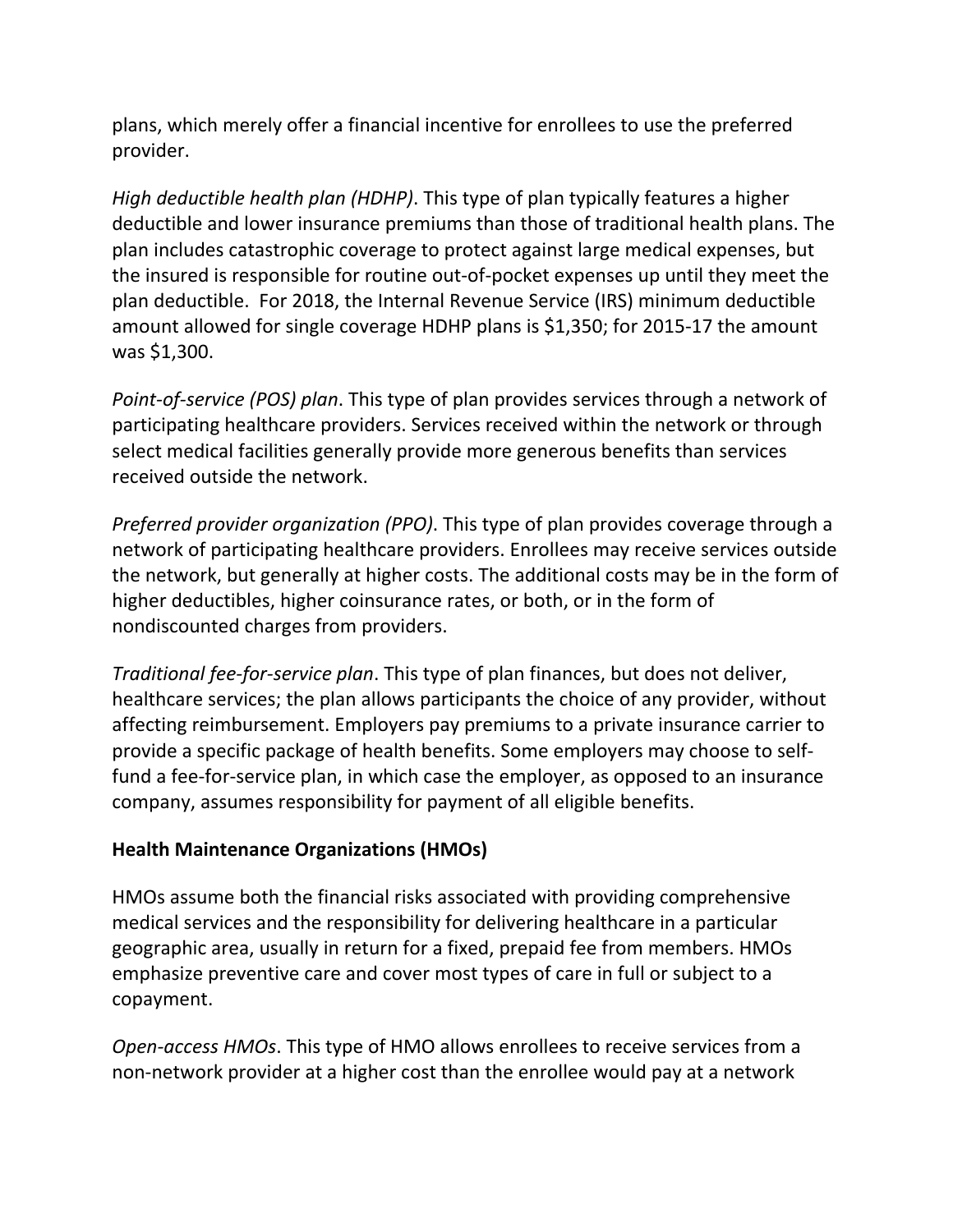provider. The additional costs may be in the form of higher deductibles, copayments, or coinsurance.

*Traditional HMOs*. This type of HMO provides no benefits for services obtained outside the network.

# **Limitations on coverage**

*Coinsurance*. This form of medical cost sharing requires an insured person to pay a stated percentage of medical expenses after the deductible amount, if any, is paid. After any deductible amount and coinsurance are paid, the insurer is responsible for the rest of the reimbursement for covered benefits, up to the maximum allowed charges. The individual is responsible for any charges in excess of what the insurer determines to be "usual, customary, and reasonable." Coinsurance rates may differ between services received from an approved provider and those received from providers not on the approved list.

*Copayments*. The fixed dollar amount that an insured person must pay when a service is received before any remaining charges are paid by the insurer.

*Deductible*. The deductible is a dollar amount that an insured person pays during the benefit period—usually a year—before the insurer starts to make payments for covered medical services. Plans may have both individual and family deductibles. Some plans have separate deductibles for specific services. For example, a plan may have a hospitalization deductible per admission. Deductibles may differ between services received from an approved provider (that is, a provider with whom the insurer has a contract or an agreement specifying payment levels and other requirements) and those received from providers not on the approved list.

*Internal limits*. An internal limit applies to individual categories of care—for example, a \$250-per-procedure deductible for inpatient surgery.

*Maximum dollar limit*. This limit is the maximum amount payable by the insurer for covered expenses for the insured and each covered dependent while the insured is enrolled in the health plan. Plans can have a yearly or a lifetime maximum dollar limit. The most typical maximum limit is a lifetime amount of \$1 million per individual. Under the Patient Protection and Affordable Care Act (PPACA), as of September 23, 2010, employers with 50 or more employees were required to eliminate lifetime maximums on eligible medical care.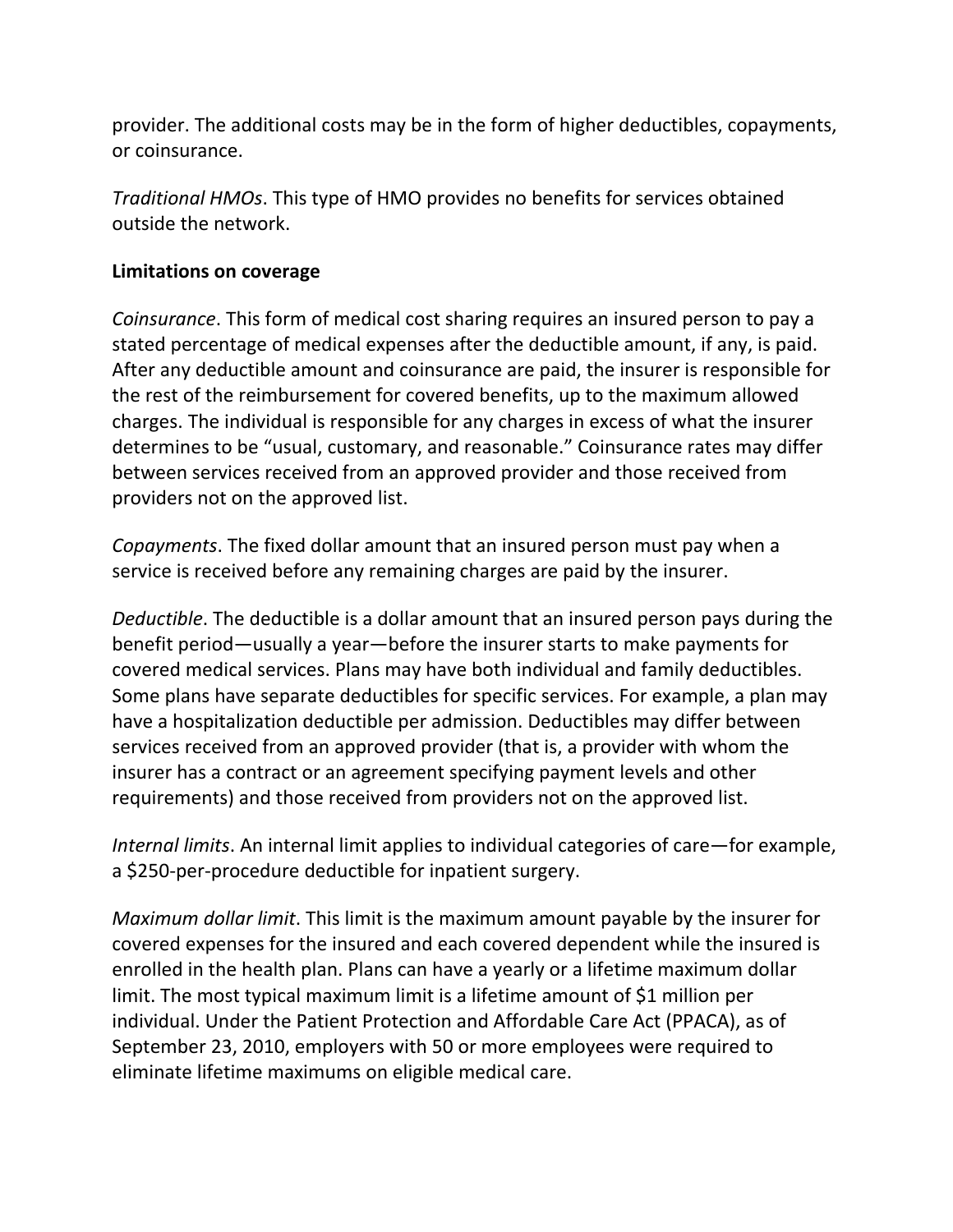*Maximum out-of-pocket expense*. This feature limits the dollar amount a group member is required to pay out-of-pocket during a year, in addition to the plan deductible. Until it is met, the plan and the member share in the cost of covered expenses. After the maximum is reached, the insurer pays all covered expenses.

*Overall limits*. The NCS uses this term to refer to restrictions that apply to all or most benefits under the plan, as opposed to selected individual benefits. An example of an overall limit is a \$300-per-year deductible that must be paid before medical expenses become eligible for reimbursement. Another example is an 80-percent coinsurance that applies to all categories of care except outpatient surgery.

# **Plan Networks**

*In-network*. Healthcare providers (e.g., specialists, hospitals, laboratories) that have accepted contracted rates with the insurer are considered in-network. The insured person typically pays a lower price for using services within the network.

*Most-generous coverage*. Insurers may offer tiered networks and provide the insured person with the most-generous coverage, lowest costs, for using the preferred provider(s). The insured person may also receive services from the other in-network providers.

*Out-of-network*. Services received outside the network, healthcare providers with contracted rates, typically carry a higher cost to the insured person.

# **Alternatives to hospitalization**

Alternatives are offered as a means of reducing costs.

*Home healthcare.* This benefit provides skilled nursing and therapeutic services to patients in their own homes.

*Hospice care*. These programs provide nursing care and psychological support for terminally ill patients and their families, either on an inpatient basis or in the patient's home.

*Outpatient surgery*. Surgical procedures performed in the outpatient department of a hospital or ambulatory facility.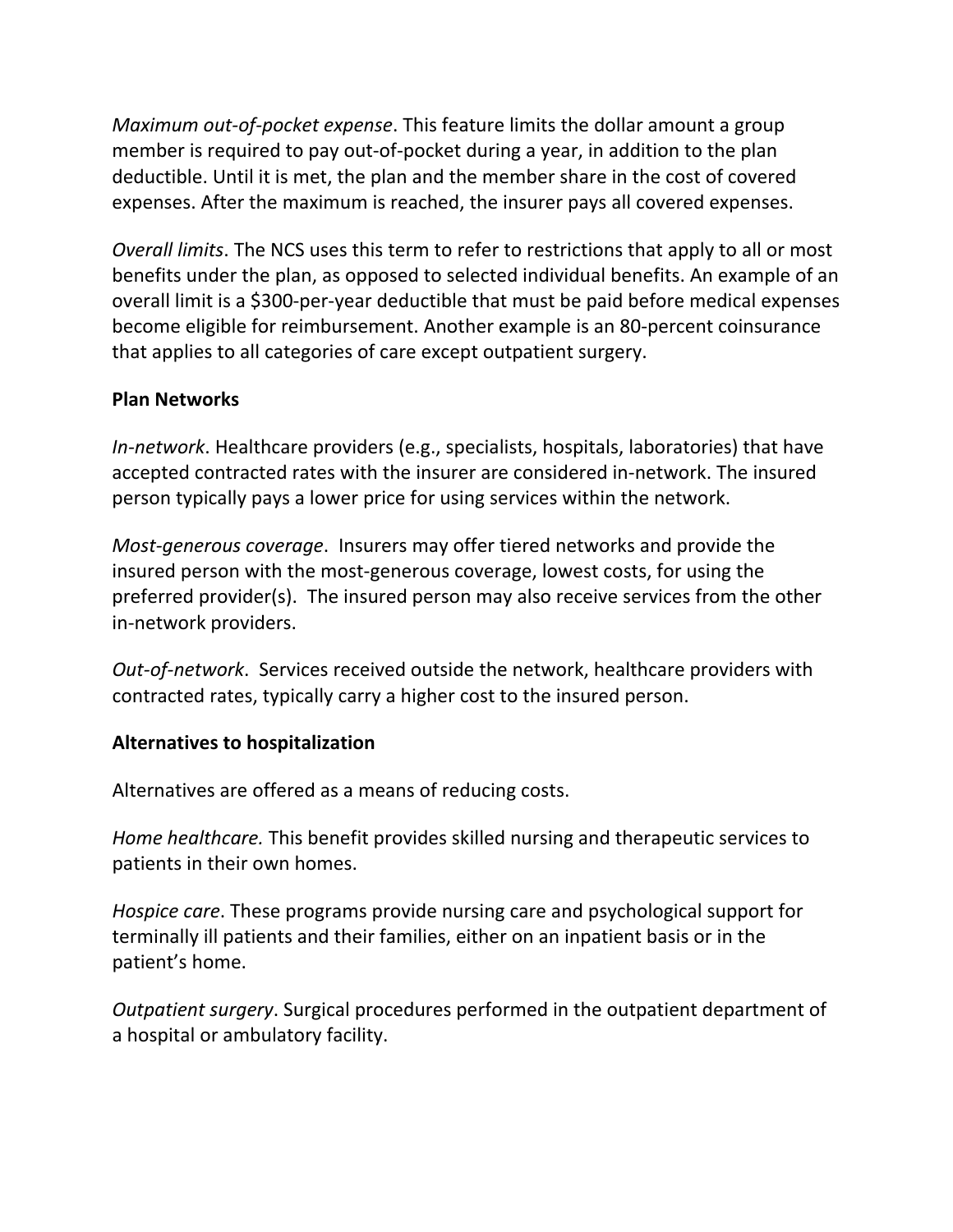*Skilled nursing facilities*. This benefit provides rehabilitation and convalescent services, as well as skilled nursing care, to patients who require less intensive treatment than that provided in a hospital.

# **Mental health and substance abuse treatment**

These services include inpatient and outpatient care for psychiatric conditions and alcohol and drug dependency. In the past, coverage for these services was usually more restrictive than that for general medical conditions. Under the Mental Health Parity and Addiction Equity Act of 2008 (MHPAEA), employers with 50 employees or more are required to offer medical plans with restrictions on mental health and substance abuse coverage identical to those on the coverage of general medical conditions.

*Detoxification*. Involves supervised care by medical personnel that is designed to reduce or eliminate the symptoms of chemical dependency. Treatment must occur on an inpatient basis.

*Inpatient care*. Includes institutional treatment in a hospital or specialized facility.

*Outpatient care*. Includes treatment in one or more of the following: outpatient department of hospital, residential treatment center, organized outpatient clinic, day-night treatment center, and doctor's office.

*Rehabilitation*. Intended to alter the behavior of substance abusers and usually are provided after detoxification is complete. Services can be provided on an inpatient or outpatient basis.

*Substance abuse treatment*. Plans provide at least partial payment for addiction to alcohol and/or drugs.

# **Miscellaneous terms**

*Administrative services only (ASO)*. Under this type of plan, a third party disburses the employer's funds to pay claims and handle other administrative details.

*Insured plan*. In an insured plan, the employer contracts with another organization to assume financial responsibility for the costs of enrollees' medical claims.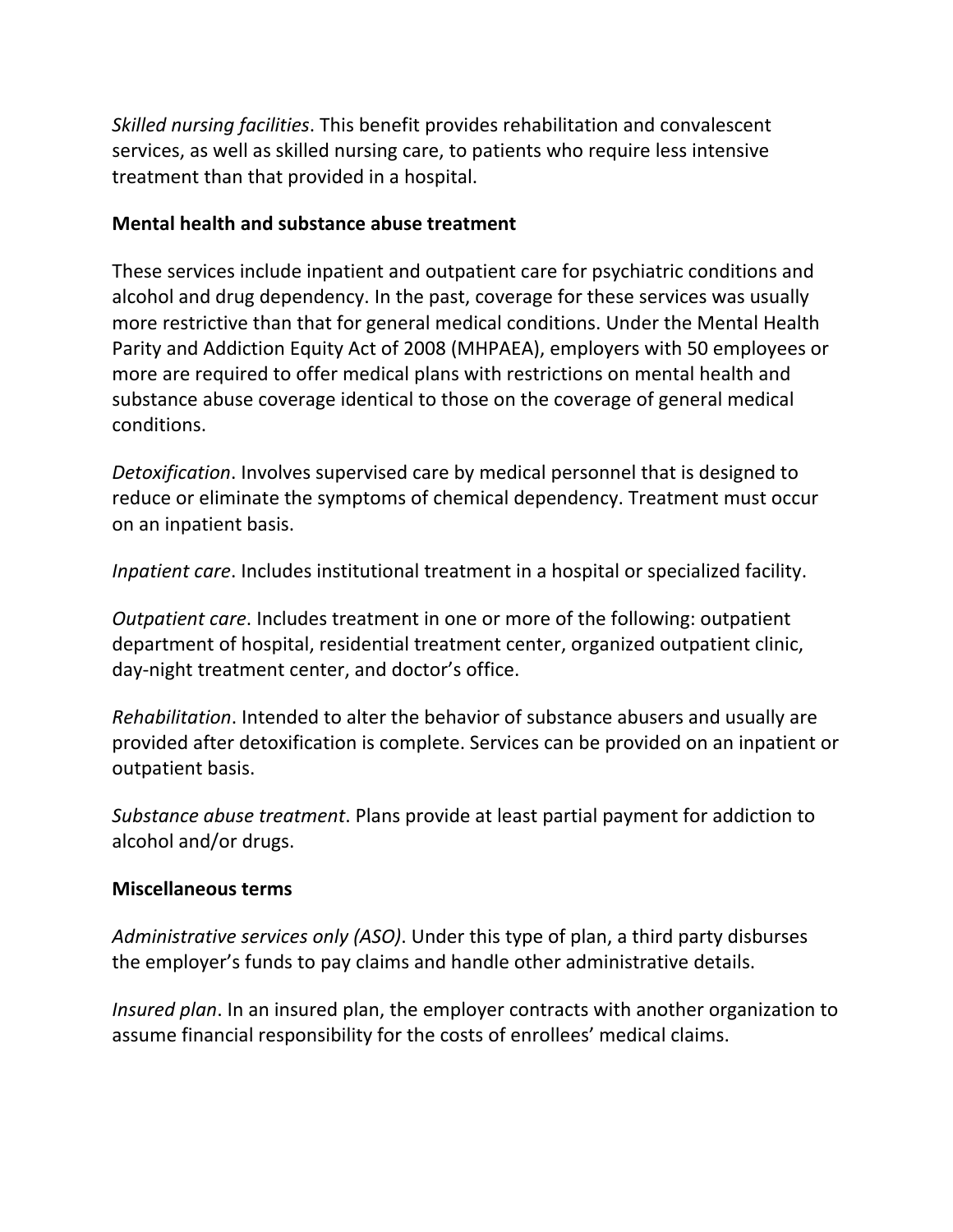*Premium*. A premium is the fee paid for coverage of medical benefits for a defined period. Premiums can be paid by employers, unions, or employees or can be shared by the enrollee and the plan sponsor.

*Provider network*. Under nontraditional fee-for-services plans and HMOs, this is a network of approved providers with whom the insurer has a contract or an agreement specifying payment levels and other requirements and whose services are covered more generously by the plan than if they are obtained elsewhere.

*Self-insured plan*. Under this type of plan, employers directly assume the major cost of health insurance for their employees. Some self-insured plans bear the entire risk. Other self-insured plans insure against large claims through the purchase of stop-loss coverage. Some self-insured plans contract with insurance carriers or third-party administrators for claims processing and other administrative services; other selfinsured plans are self-administered.

*Well-baby care*. A well-baby care benefit provides for preventive doctors' visits for children 2 years of age and younger. The benefit includes preventive pediatric care, routine pediatric care, and routine pediatric immunizations. Care immediately after the birth of the child is not included.

# **Dental care**

Dental care plans provide services or payments for restorative care and related treatment to the teeth and gums.

*Basic services*. Services include fillings, dental surgery, periodontal care (treatment for gum disease), and endodontics (root canal therapy).

*Major services*. Services include procedures such as crowns and prosthetics (replacement of missing teeth with bridgework or dentures).

*Orthodontia services*. These are services for the correction of malpositioned teeth.

*Preventive services*. Services include routine exams, cleanings, x-rays, and other preventive care.

# **Vision care**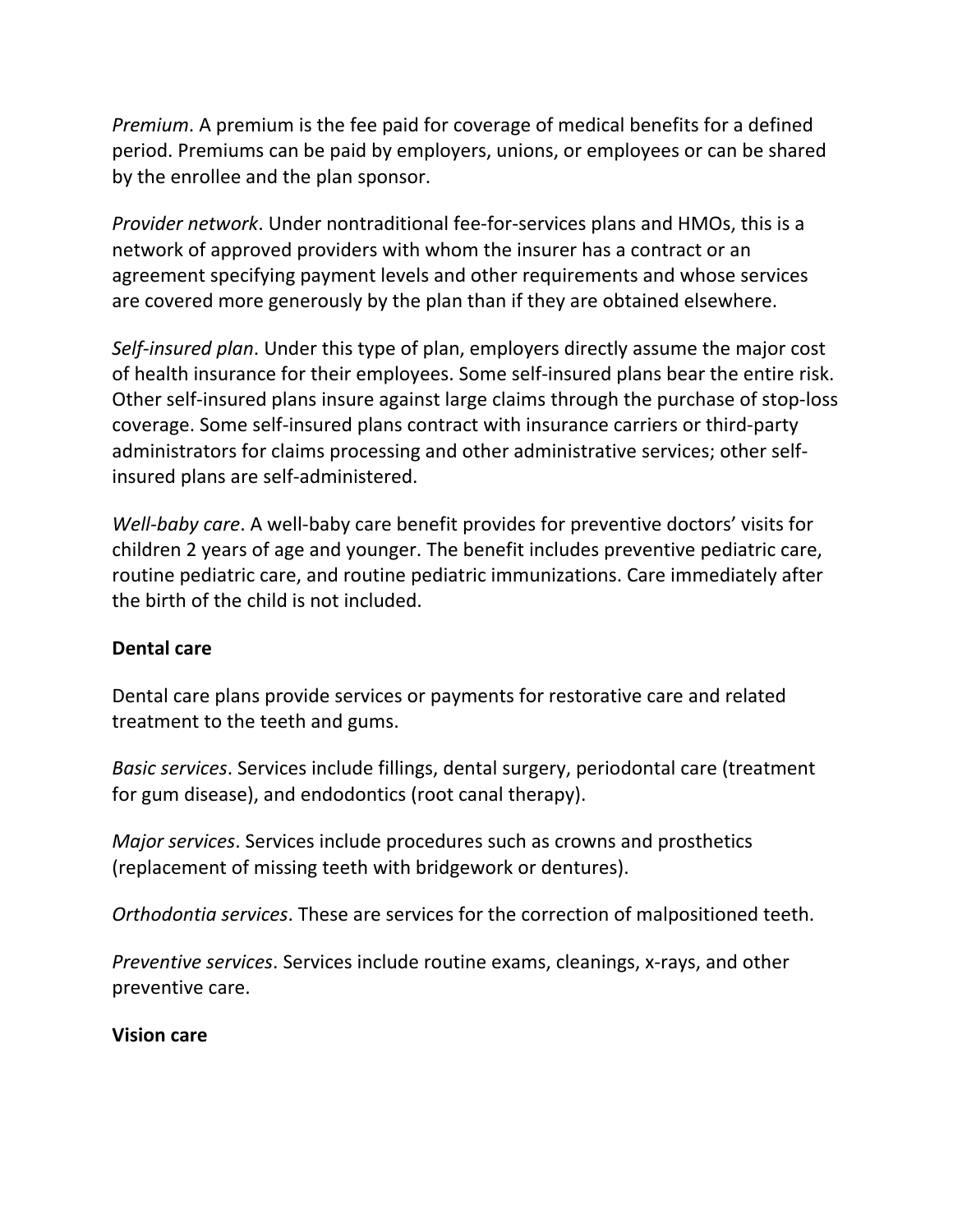Vision care plans provide coverage for the improvement of eyesight, including eyeglasses and contact lenses. Coverage typically is limited and is subject to applicable copayments or scheduled cash allowances.

#### **Prescription drugs**

Prescription drug plans provide coverage for outpatient prescription drugs. Prescription drugs dispensed during a hospital stay are covered as hospital miscellaneous charges.

*Generic drugs*. These are drugs that are not under any patents. Once a drug's patent has expired, some plans provide more generous coverage for same-formula generic drugs than for name-brand drugs; the practice is adopted as a cost containment measure.

*Formulary drugs*. These are both generic and brand-name drugs approved by the healthcare provider. Drugs not approved by the healthcare provider are nonformulary drugs, for which enrollees receive less generous benefits, such as a higher copayment per prescription.

*Mail-order drugs*. These are drugs that can be ordered through the mail. As a cost containment measure, some plans use mail-order pharmacies that typically provide a 3-month supply of maintenance drugs.

*Name-brand drugs*. These are drugs that once were, or still are, under patents.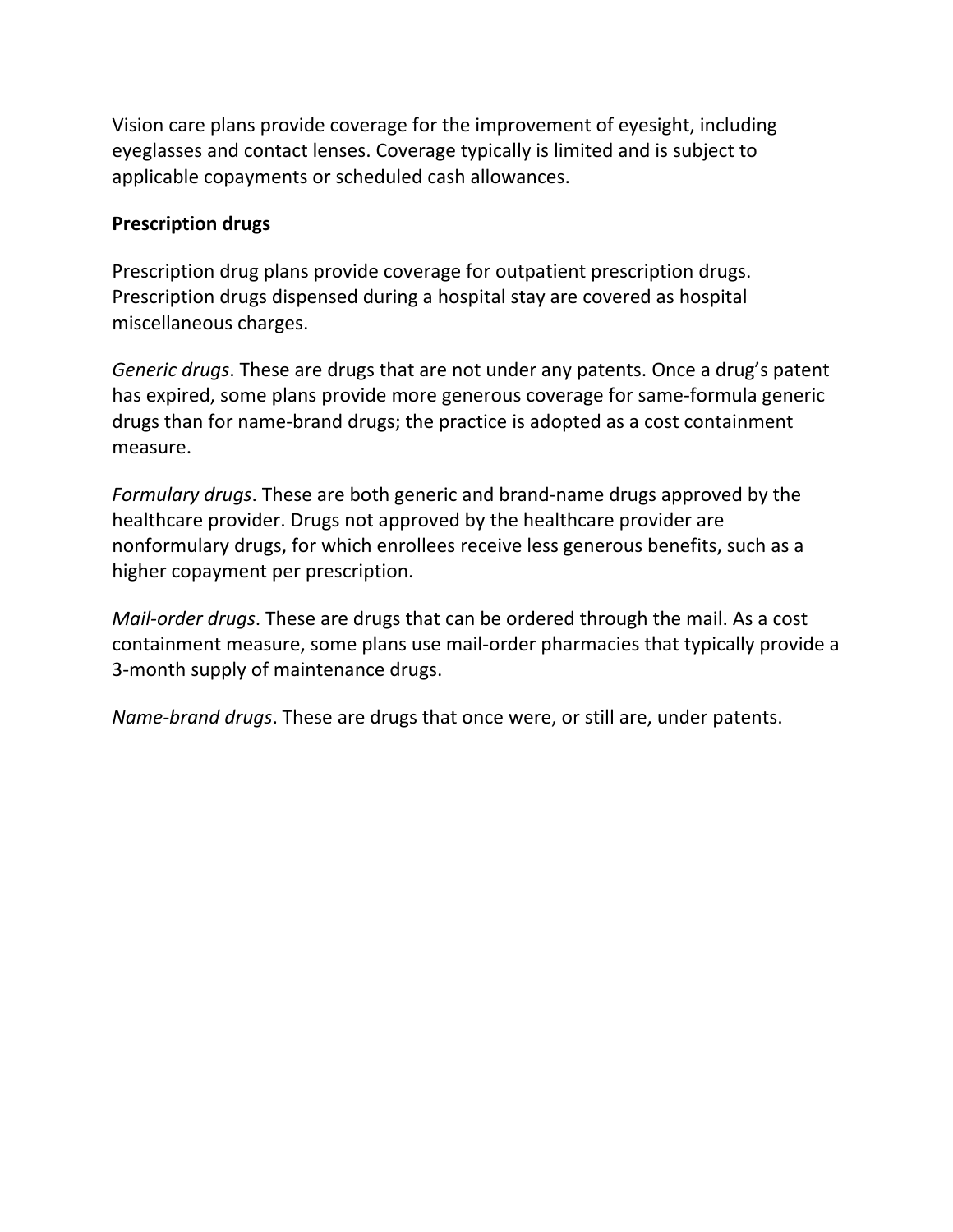# <span id="page-18-0"></span>**Life Insurance Benefits**

Life insurance provides a lump-sum payment to a designated beneficiary or beneficiaries of a deceased employee. Companies may provide a basic amount of life insurance benefits, which may vary with an employee's age, income, and occupation. Companies also may allow employees to pay for additional amounts of coverage.

# **Benefit formulas**

*Fixed-multiple-of-earnings benefit plans*. These plans link the benefit amount to employee earnings, usually rounded to a stated dollar amount. This link enables the level of protection to increase automatically as income rises.

*Variable-multiple-of-earnings benefit plans*. Benefit calculations under these plans use multiples that are based on employee earnings. For example, employees earning up to \$50,000 per year might receive a benefit equal to their annual earnings, whereas employees earning more than \$50,000 per year might receive twice their annual earnings.

*Flat-dollar-amount benefit plans*. These plans provide a fixed life insurance benefit amount. Insurance amounts ranging from \$10,000 to \$25,000 are common in such plans.

*Variable-dollar-amount benefit plans*. These plans provide a dollar amount that varies with an employee's earnings and length of service.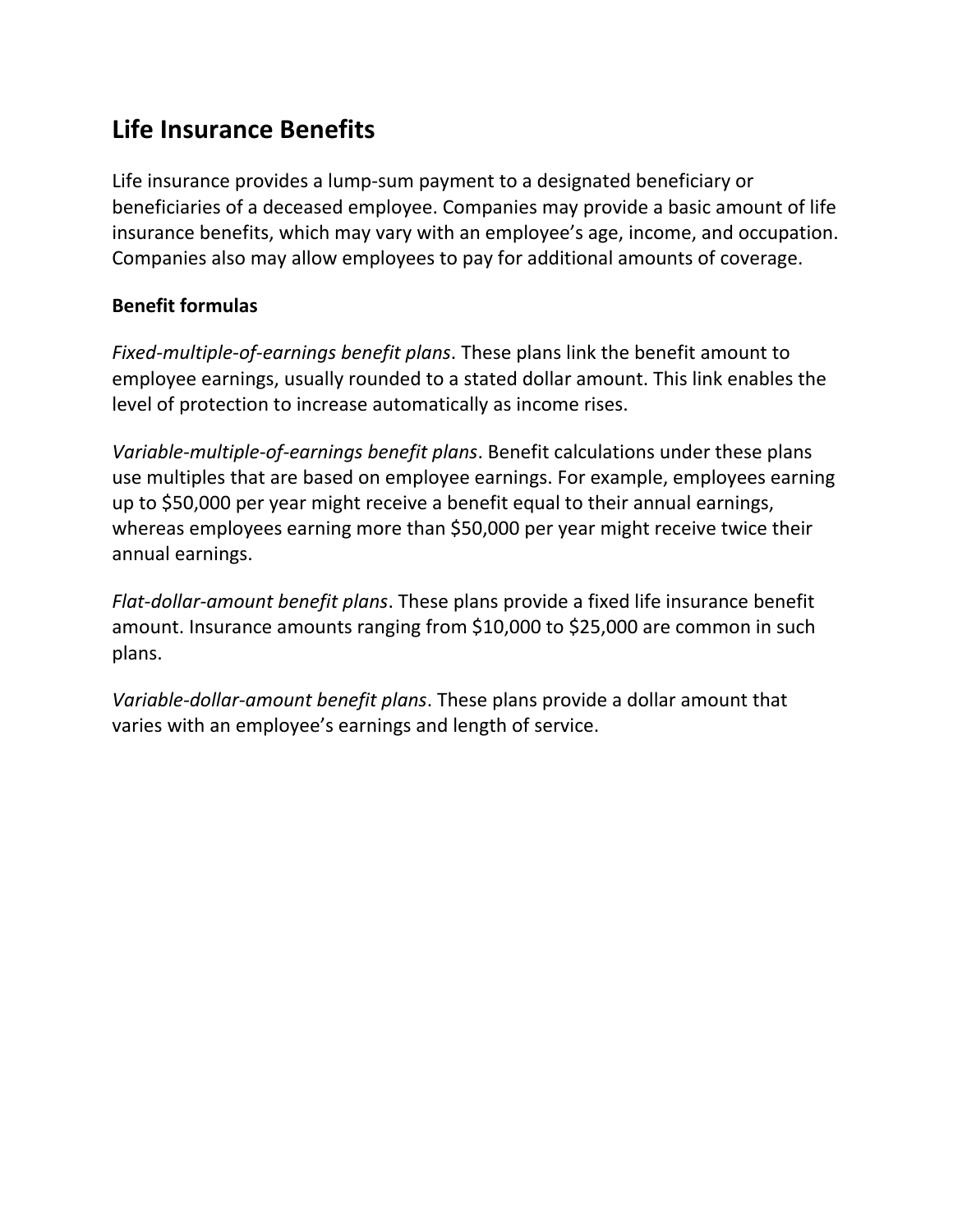# <span id="page-19-0"></span>**Disability Benefits**

Disability benefits provide protection against loss of income due to a nonoccupational illness or injury.

# **Short-term disability**

Short-term disability plans provide benefits for non-work-related illnesses or accidents on a per-disability basis, typically for a 6-month to 12-month period. Benefits are paid as a percentage of employee earnings or as a flat dollar amount. Short-term disability benefits vary with the amount of predisability earnings, length of service with the establishment, or length of disability.

Plans can be funded in any of the following ways:

*Insured*. Insured includes commercially insured plans and legally required plans. The employer pays monthly premiums to an insurance carrier in exchange for the carrier assuming all risks of underwriting a short-term disability policy. The actuarially determined premium is often specified as a rate per \$10 of weekly benefit per month. In some cases, the employer contributes a specific amount (often a number of cents per hour worked for each employee) to a designated union fund that provides welfare benefits.

*Noncommercially insured*. The employer is required to have liquid assets corresponding to the projected liability of the plan. These plans must be registered with the Department of Labor and are guaranteed by ERISA. The employer assumes all risks and expenses of providing the benefit. Noncommercially insured includes unfunded and self-insured plans.

*State temporary disability plans*. The states of California, Rhode Island, Hawaii, New Jersey, and New York require temporary disability insurance (TDI) coverage. These plans provide temporary income for a limited period to workers who are unable to work because of non-work-related accidents or illnesses. California and Rhode Island mandated plans do not require employer contributions; Hawaii, New Jersey, and New York require employer contributions to disability plans.

# **Long-term disability**

Long-term disability plans provide a monthly benefit to eligible employees who, because of a non-work-related illness or injury, are unable to work for an extended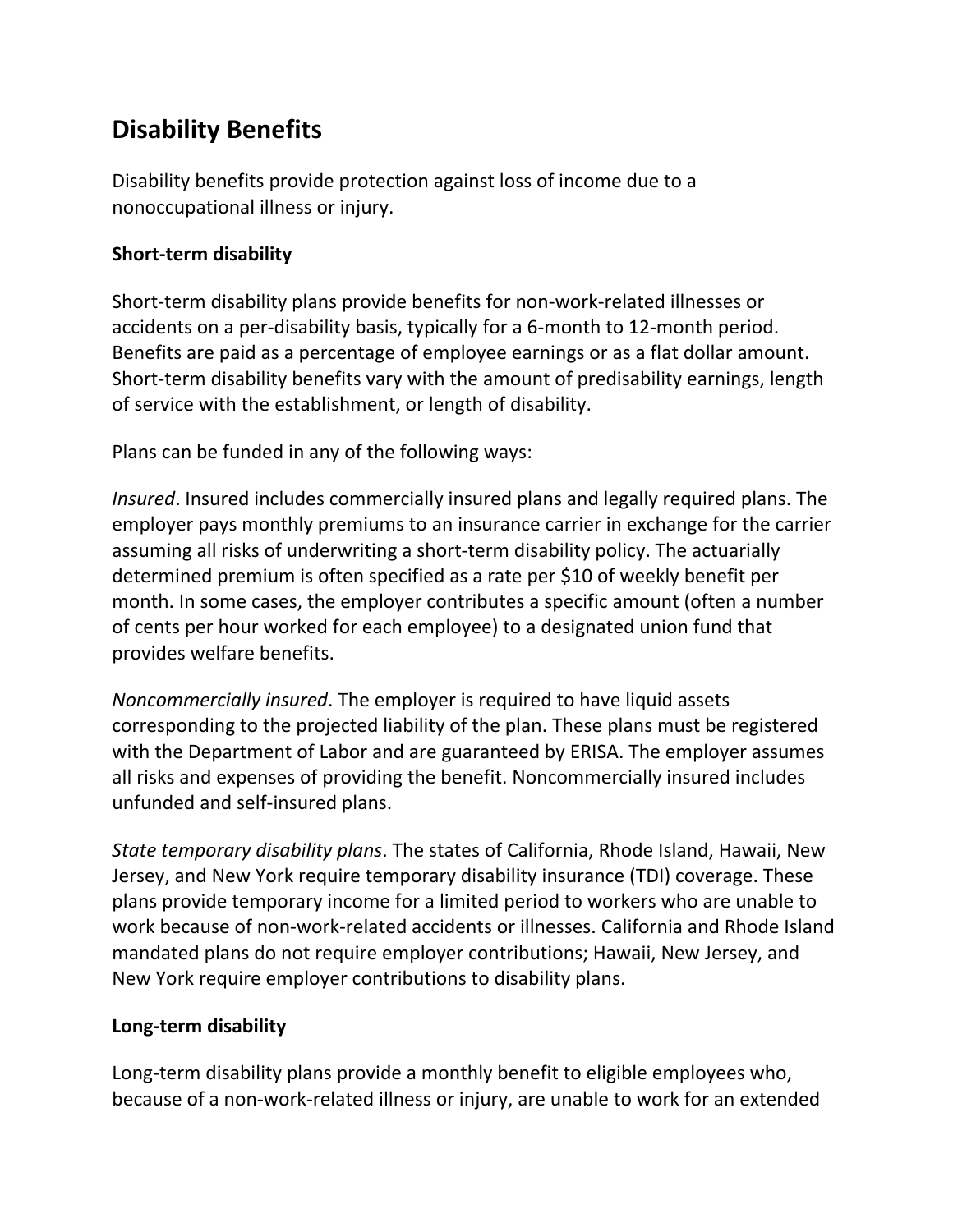length of time. Benefits usually are paid as a fixed percentage of predisability earnings, up to a set limit. Most participants have a waiting period of 3 to 6 months, or until sick leave or short-term disability benefits end, before long-term disability benefits begin. Long-term disability benefits generally continue until retirement or a specified age, or for a period that varies with the employee's age at the time of the disability.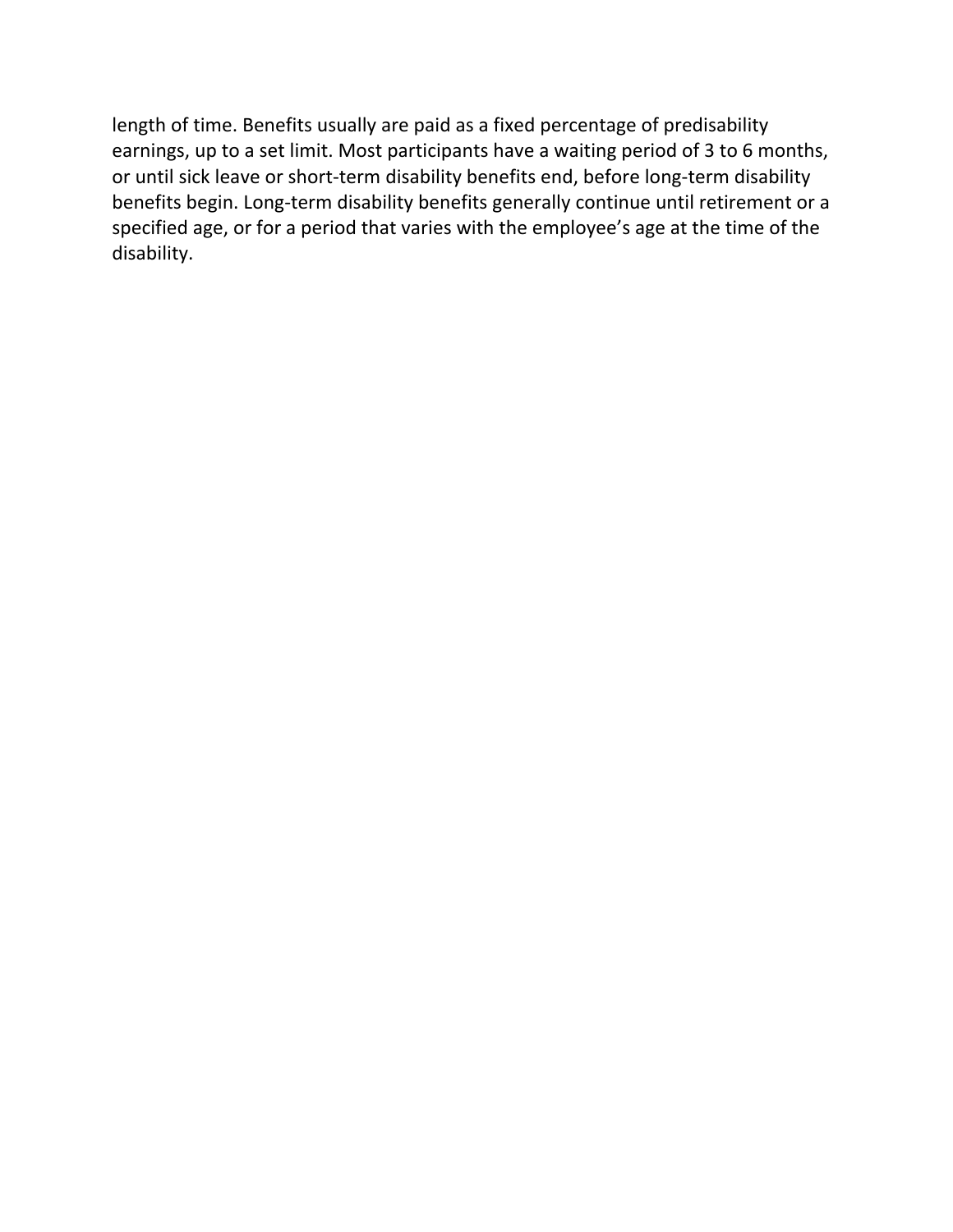# <span id="page-21-0"></span>**Paid Leave Benefits**

*Paid holidays*. Holidays are days of special religious, cultural, social, or patriotic significance on which work and business ordinarily cease. Employees usually have these days off from work and may receive either full or partial pay for holidays.

*Paid sick leave*. Sick leave is paid absence from work if an employee is unable to work because of a non-work-related illness or injury. The employer usually provides all or part of an employee's earnings. Employees commonly receive their regular pay for a specified number of days off per year. Sick leave is provided on a per-year basis, usually expressed in days, and is never insured.

*Paid vacations*. Vacations are leave from work (or pay in lieu of time off) provided on an annual basis and normally taken in blocks of days or weeks. Paid vacations commonly are granted to employees only after they meet specified service requirements. The amount of vacation leave received each year usually varies with the length of service. Vacation time off normally is paid at full pay or partial pay, or it may be a percentage of employee earnings.

*Paid personal leave*. Personal leave is a general-purpose leave benefit, used for reasons important to the individual employee, but not otherwise provided by other forms of leave. Some employers place restrictions on the purposes for which personal leave may be used.

*Paid funeral leave*. Funeral leave provides time off from work because of a death in the family. The period of absence is usually limited to a few days (for example, 3 paid days of leave for immediate family members and 1 paid day for other relatives).

*Paid jury duty leave.* Jury duty leave provides a paid absence from work when one is summoned to serve as a juror. Employer payments commonly make up the difference between the employee's regular pay and the court's jury allowance.

*Paid military leave*. Military leave is paid absence from work to fulfill military commitments. Pay may be either regular pay or the difference between employees' regular earnings and the amount they receive from the military.

*Paid family leave*. Family leave is granted to an employee to care for a family member and includes paid maternity and paternity leave. The leave may be available to care for a newborn child, an adopted child, a sick child, or a sick adult relative.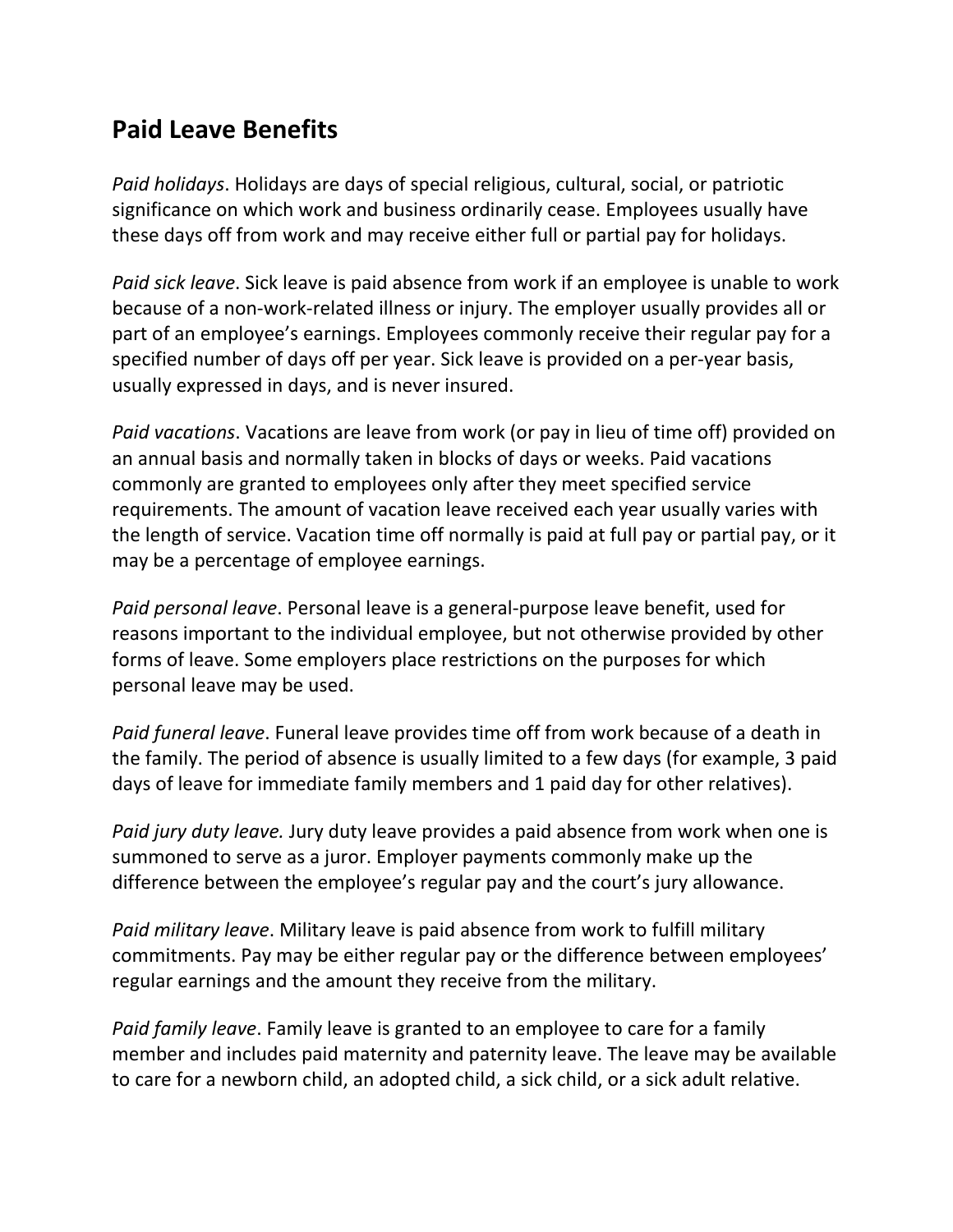Paid family leave is given in addition to any sick leave, vacation, personal leave, or short-term disability leave that is available to the employee.

*Unpaid family leave*. This leave is granted to an employee to care for a family member. The leave may be used to care for a newborn child, an adopted child, a sick child, or a sick adult relative. A typical family leave plan extends leave without pay to an employee for a period of several months while the employee cares for the family member. The Family and Medical Leave Act (FMLA) of 1993 is a Federal law providing unpaid job-protected leave to eligible workers for the care of their families or themselves for specified family and medical conditions. The FMLA provides eligible workers with up to 12 workweeks of unpaid leave per year for the birth, adoption, or foster care placement of a child; the care of a spouse, son, daughter, or parent with a serious health condition; or the employee's own serious health condition resulting in an inability to work. Employers with fewer than 50 employees at a worksite (and within 75 miles of that worksite) are excluded from the FMLA.

*Consolidated leave plans*. These are plans that replace different types of leave, such as vacation, sick leave, and personal leave. In consolidated leave plans, all types of leave are combined or used interchangeably within a single plan. Employees are allowed to use leave for any purpose that is stipulated by the plan. These plans are most often found at establishments such as hospitals, which must be open aroundthe-clock.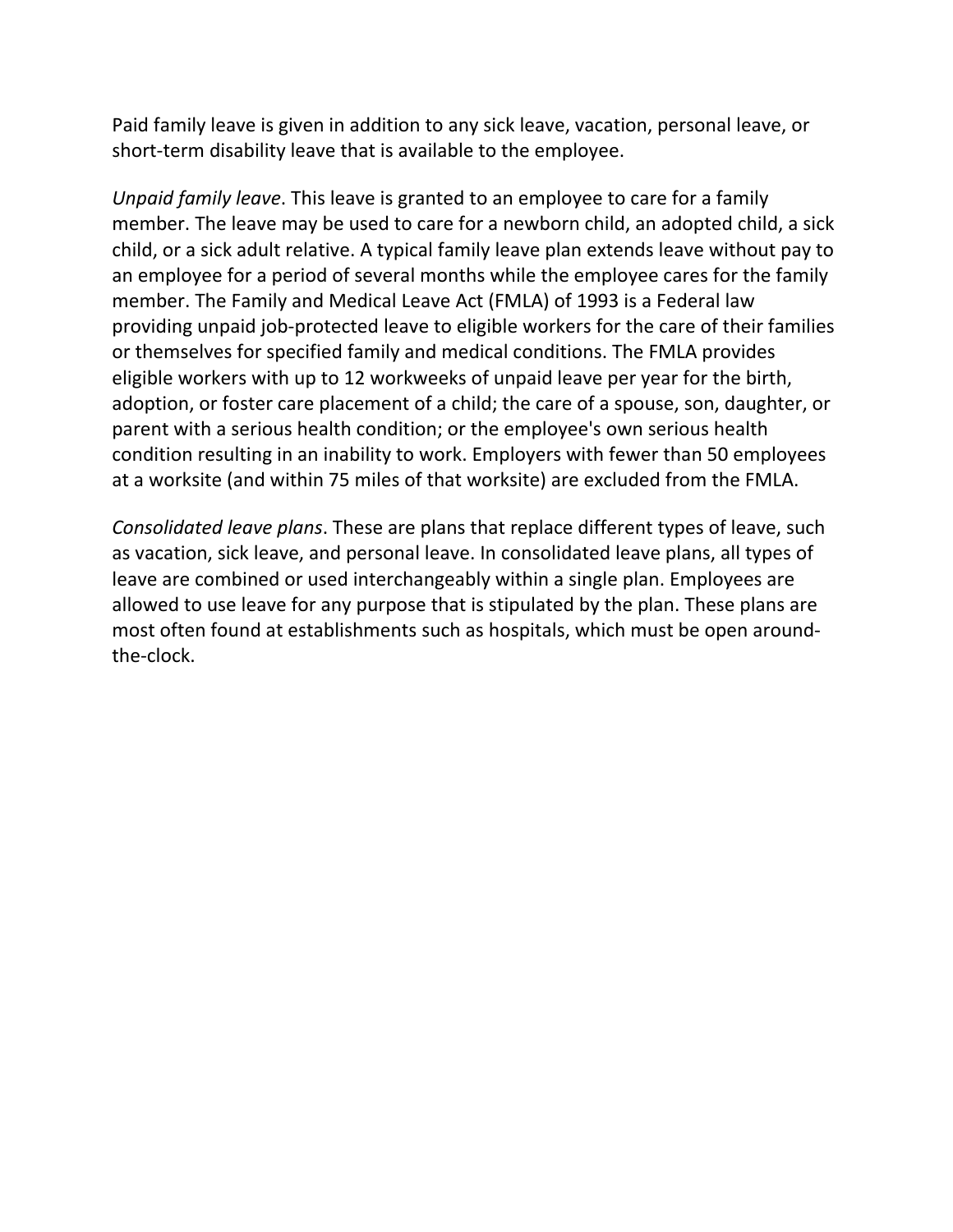# <span id="page-23-0"></span>**Other Benefits**

# **Quality of life benefits**

*Childcare assistance*. This benefit provides either full or partial reimbursement for the cost of caring for an employee's children in a nursery or daycare center or by a babysitter. Care can be provided in facilities either on or off the employer's premises.

*Employee assistance programs (EAPs)*. These programs provide structured plans, closely related to employee wellness programs, which typically deal with more serious personal problems than the essentially medical problems covered by wellness programs. EAPs can offer referral services, or referral services in combination with counseling services. Both the referral services and the counseling services may be supplied by company personnel, by an outside organization under contract, or by a combination of both.

*Flexible work schedule*. This benefit permits employees to set their own schedules within a general set of parameters. Employees generally are required to work a minimum number of core hours each day.

*Flexible workplace*. This benefit permits workers to work an agreed-upon portion of their work schedule at home or at some other approved location, such as a regional work center. Such arrangements are especially compatible with work requiring the use of computers linking the home or work center to the central office.

*Wellness programs*. These programs provide a structured plan, independent from health insurance that offers employees two or more of the following benefits: smoking cessation programs, exercise or physical fitness programs, weight control programs, nutrition education, hypertension tests, periodic physical examinations, stress management programs, back-care courses, and lifestyle assessment tests.

# **Financial benefits**

*Dependent care flexible spending accounts*. Formerly referred to as flexible spending accounts, dependent care reimbursement accounts can be part of a flexible benefit plan or stand alone. Employees participating in these accounts allocate a declared pre-tax amount, up to a set limit, for out-of-pocket qualified expenses, including childcare, elder care, or services to a disabled dependent. Any money not used by the end of the plan year is forfeited.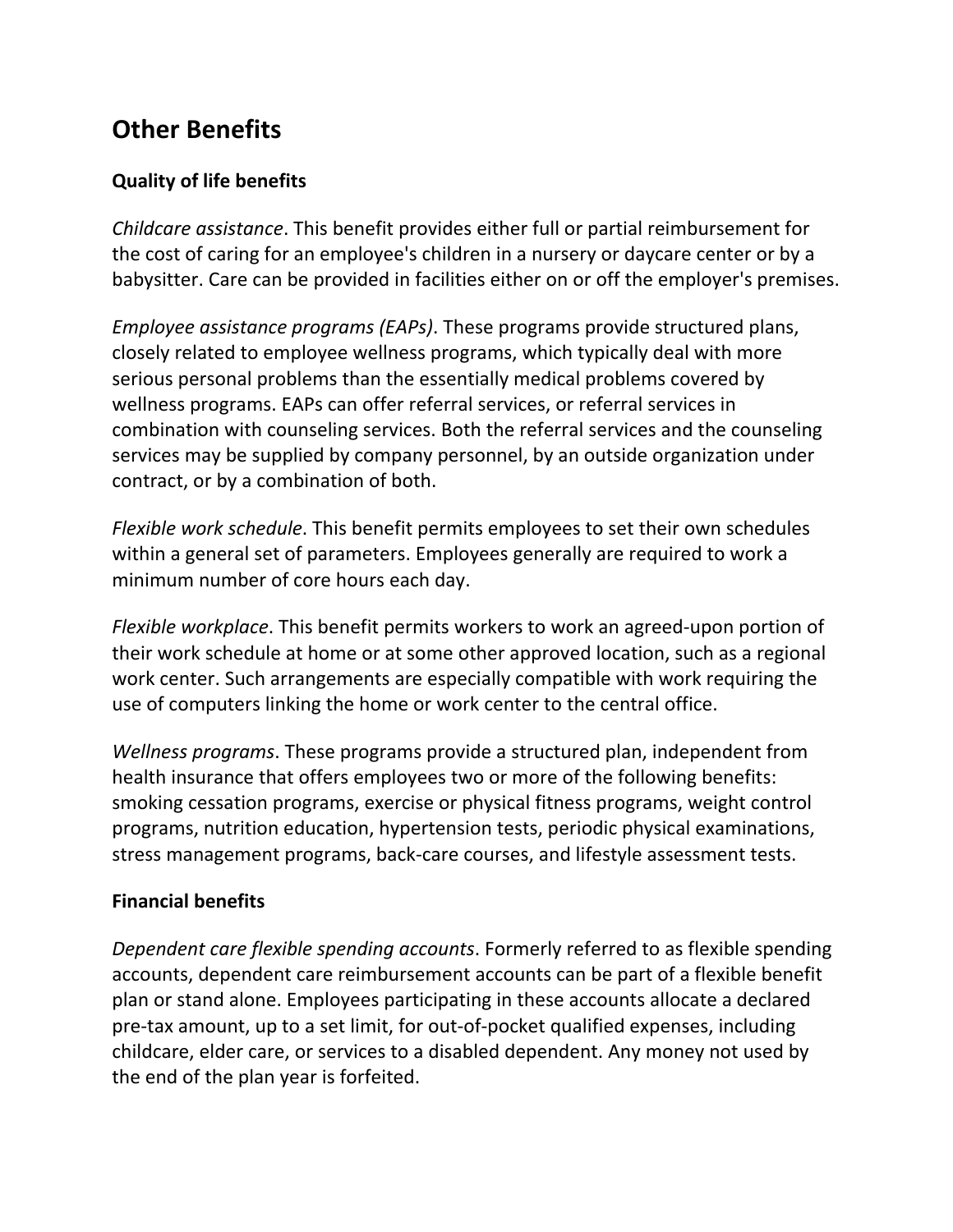*Financial planning*. This is a service to help employees make decisions related to savings, borrowing, investing, home purchases, education expenses, and retirement income.

*Flexible benefit plans*. Also known as cafeteria benefit plans, flexible benefit plans are operated under provisions of Section 125 of the Internal Revenue Code. Section 125 allows employees to make a choice between cash (taxable) and noncash (nontaxable) benefits. The code permits companies providing flexible benefit plans to offer employees the following options: accident and health insurance plans, including healthcare spending accounts; group term life insurance and dependent coverage; disability benefits and accidental death and dismemberment plans; employee contributions to 401(k) plans or other thrift or savings plans (either pre-tax or after tax); dependent care assistance plans, including spending accounts; vacation days; and group legal services. Flexible benefit plans may be funded solely by the employer or through joint employer-employee contributions. Employers usually grant each employee credits to purchase benefits covered by the plan. Many plans include a core group of benefits (for example, life insurance coverage of \$25,000) and allow employees to purchase additional levels of the core benefit as well as benefits not included in the core group. An example is the employer's offering an additional \$20,000 in life insurance coverage.

*Health savings accounts (HSAs)*. These financial tools are employee-owned portable accounts that use tax-exempt contributions to pay for medical expenses. HSAs are used in combination with employer-provided high-deductible health plans (HDHPs) with annual maximum limits on out-of-pocket and deductible expenses. Other features include the rollover of unused contributions from year to year and tax-free interest.

*Healthcare flexible spending accounts*. Previously referred to as healthcare reimbursement accounts, healthcare reimbursement accounts can be part of a flexible benefit plan or stand alone. Employees participating in these accounts allocate a declared pre-tax amount, up to a set limit, for out-of-pocket healthcare expenses such as deductibles, copayments, coinsurance, and other qualified healthcare expenses not covered by their health insurance. Any money not used by the end of the plan year is forfeited.

*Payroll deduction IRA*. This plan is established by the employer on behalf of the employee, but with no employer contributions. The employee can open either a traditional (tax deductible) or Roth (contributions are made after taxes but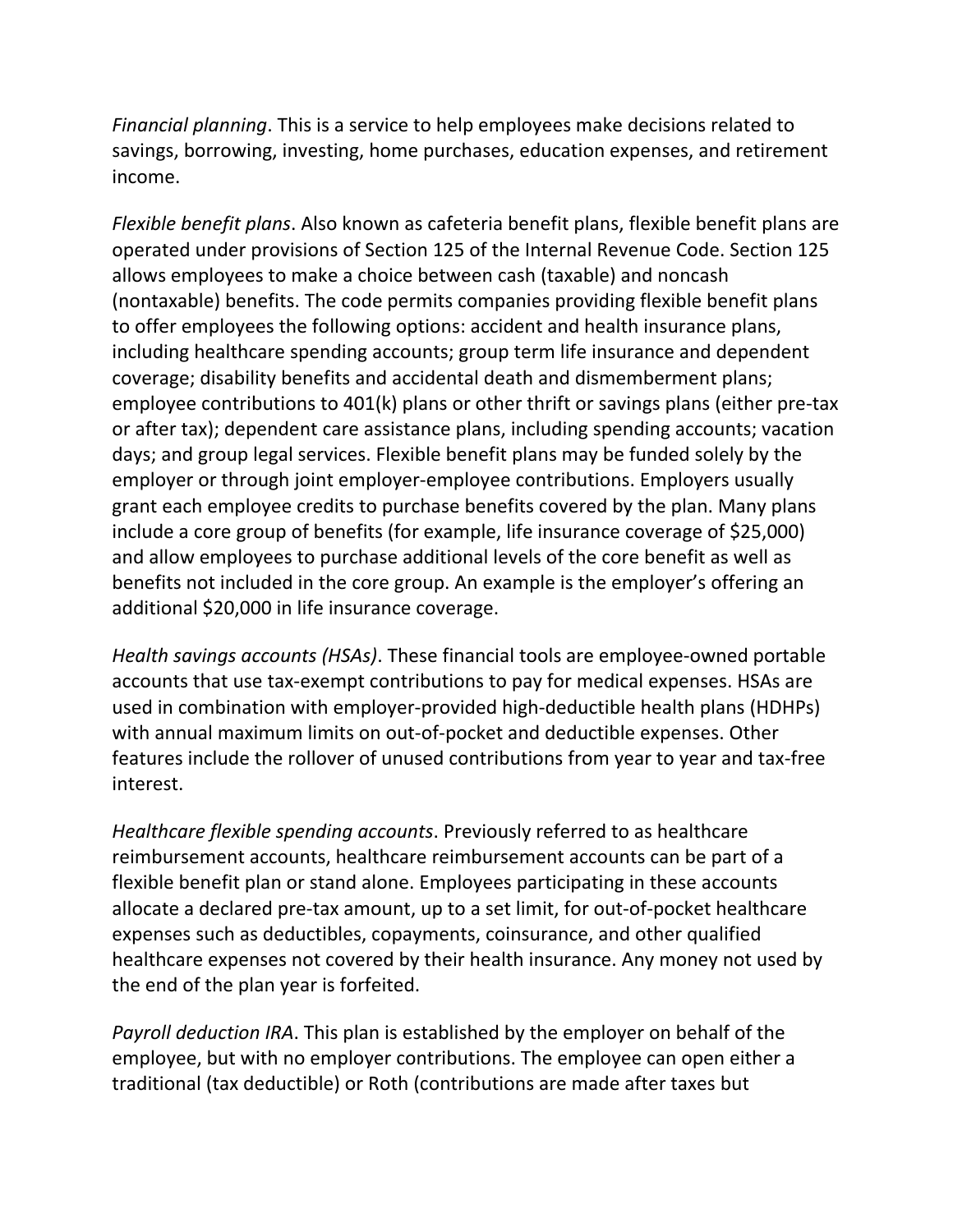accumulate tax-free until retirement) plan with a financial institution, and the employee authorizes a payroll deduction by the employer. As long as the employer's involvement is minimal, the plan is not treated as an employer-sponsored retirement plan and it is not subject to the legal requirements of such plans.

*Savings with no employer contributions*. These are cash or deferred arrangement plans used to fund savings and retirement plans authorized by section 401(k), 403(b), or 457 of the Internal Revenue Code. The employees' contributions can be pre- and post-tax.

*Student loan repayment*. Also referred to as a tuition forgiveness program, this benefit provides support to employees for education already obtained. This does not include instances where the employer supports ongoing education expenses by the employee, but focuses on education already obtained by the worker.

# **Health-related benefits**

*Long-term care insurance*. This type of health plan provides long-term (more than 1 year) custodial care, home care, and nursing home care. Coverage may be extended to active employees, retirees, parents of active employees, and dependents of active employees and retirees. Premiums are generally, though not necessarily, paid by employees. These plans are separate from coverage for extended care facilities and home healthcare found in health insurance plans that provide post-hospitalization benefits for a limited period.

*Retiree healthcare*. This type of health plan provides coverage to a retiree beyond what is mandated by COBRA or other health continuation laws. Coverage must include provisions typically found in a medical plan, such as hospitalization and doctor's care. The retiree plan does not have to be the same plan provided to active employees, nor does it matter whether the retiree pays the entire premium. Plans that cover only dental, vision, or prescription drugs are not included.

# **Nonproduction bonuses**

Nonproduction bonuses are payments to employees that are not directly related by any formula to individual employee productivity.

*Attendance bonus*. This is a payment to employees who achieve a specified attendance goal. For example, all employees who take 2 or fewer days of sick leave within a given year are paid an attendance bonus of \$500.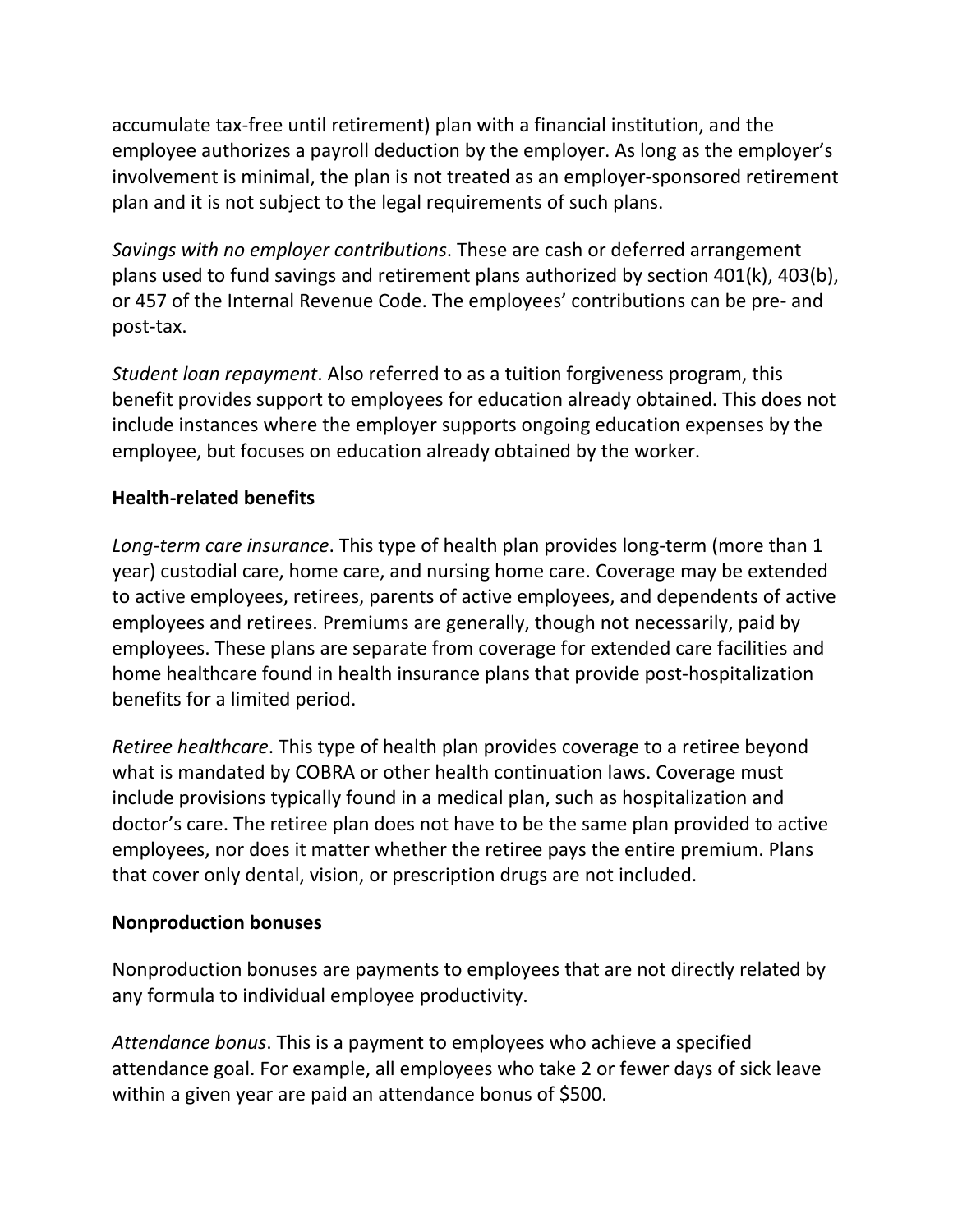*Cash profit sharing*. This is a payment to employees in recognition of their contribution to company profitability. Payments may vary with length of service.

*Employee recognition bonus*. This is a payment to employees that rewards performance or significant accomplishments. An example is an employee-of-themonth award.

*End-of-year bonus*. This is a payment to employees near the end of the year as a sign of appreciation for working hard throughout the year.

*Hiring bonus*. This payment is made by an employer to induce an individual to accept employment with the company.

*Holiday bonus.* This payment to employees is made on a holiday and as a sign of appreciation. The payment is usually a token gesture, with all employees receiving the same amount.

*Longevity bonus*. This is a bonus or a lump-sum payment of some kind (for example, a government savings bond or an add-on to severance pay) paid to employees on the basis of their length of service.

*Management incentive bonus*. This is a payment to managers or supervisors, rewarding them for their ability to direct the performance of a group of employees in their charge in the attainment of a specified goal. For example, a manager may receive a bonus for having the highest sales.

*Other bonus*. This is a payment to employees that is not applicable to other listed nonproduction bonus categories. Examples are birthday bonuses and retirement bonuses.

*Payment in lieu of benefits*. This is a payment to employees in lieu of the employer's providing a benefit, such as healthcare. In some cases, the employer offers cash to employees who waive employer-sponsored benefits, such as sick leave. When this occurs, the employer passes the savings from the waived benefit to the employee.

*Referral bonus*. This payment is given to employees for recommending a qualified applicant who is hired by the establishment.

*Retention bonus*. This payment is made by an employer to an incumbent to retain that individual within the establishment.